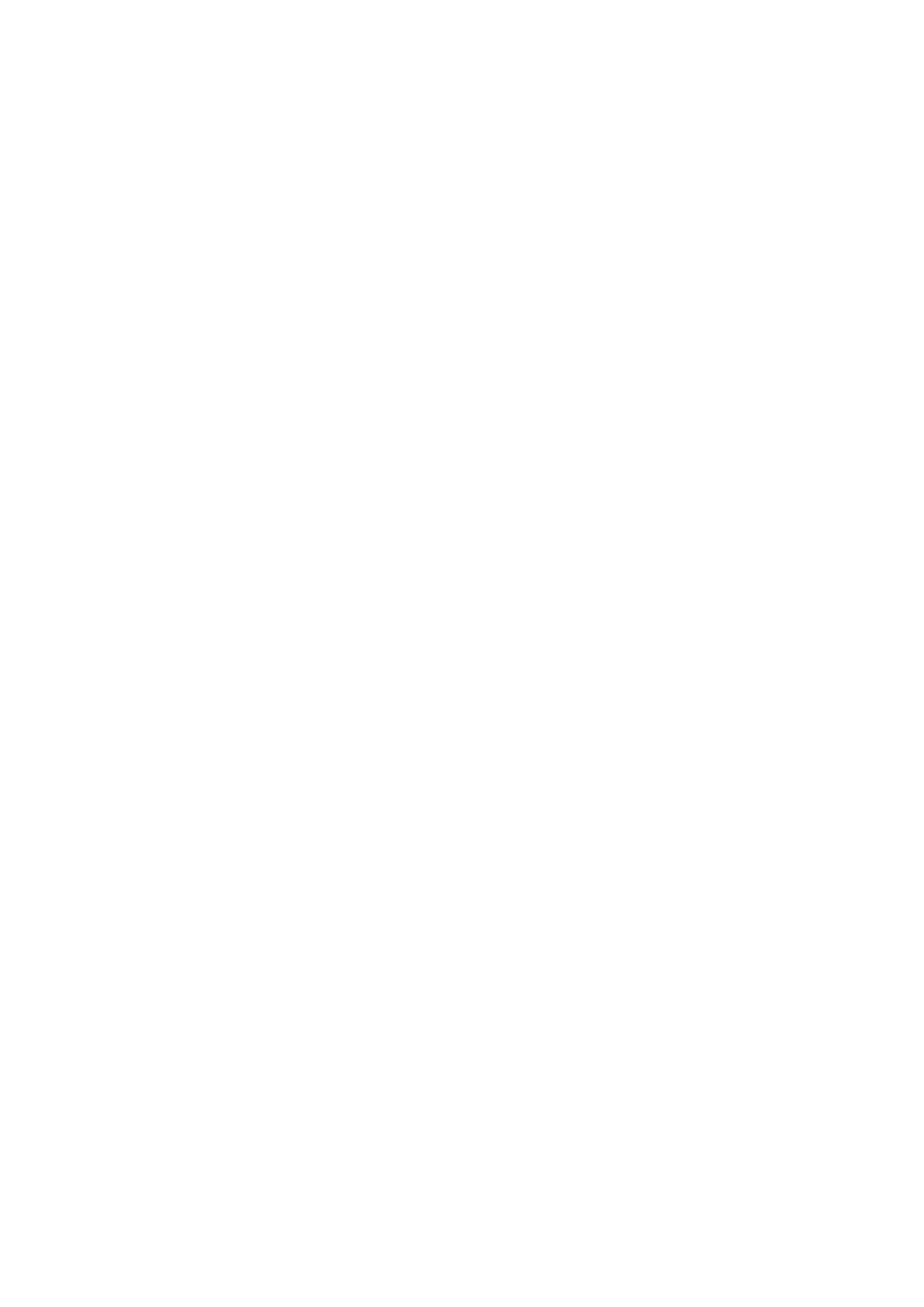

# **ASEAN GUIDELINES ON FOSTERING A VIBRANT ECOSYSTEM FOR STARTUPS ACROSS SOUTHEAST ASIA**

The ASEAN Secretariat Jakarta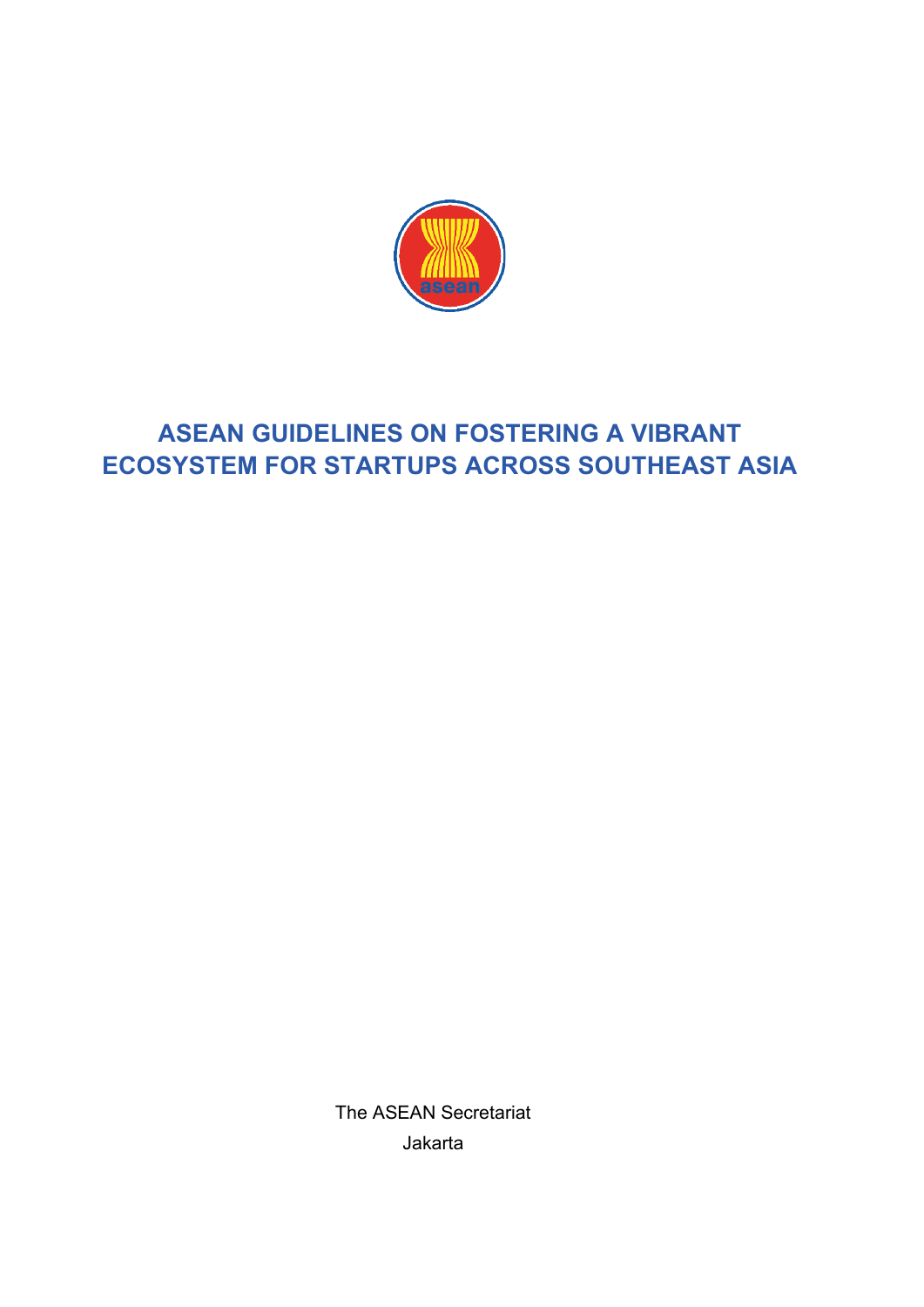The Association of Southeast Asian Nations (ASEAN) was established on 8 August 1967. The Member States are Brunei Darussalam, Cambodia, Indonesia, Lao PDR, Malaysia, Myanmar, Philippines, Singapore, Thailand and Viet Nam. The ASEAN Secretariat is based in Jakarta, Indonesia.

For inquiries, contact: The ASEAN Secretariat Community Relations Division (CRD) 70A Jalan Sisingamangaraja Jakarta 12110, Indonesia Phone: (62 21) 724-3372, 726-2991 Fax: (62 21) 739-8234, 724-3504 E-mail: public@asean.org

Catalogue-in-Publication Data

ASEAN Guidelines on Fostering A Vibrant Ecosystem for Startups Across Southeast Asia Jakarta, ASEAN Secretariat, December 2020

338.6459 1. ASEAN – Small Medium Enterprises - ACCMSME 2. MSME – Startup – Policy

ISBN 978-623-6945-09-4



ASEAN: A Community of Opportunities for All

The text of this publication may be freely quoted or reprinted, provided proper acknowledgement is given and a copy containing the reprinted material is sent to the Community Relations Division (CRD) of the ASEAN Secretariat, Jakarta.

General information on ASEAN appears online at the ASEAN Website: [www.asean.org](http://www.asean.org/)

Copyright Association of Southeast Asian Nations (ASEAN) 2020. All rights reserved.





These guidelines were developed in partnership with the Organisation for Economic Co-operation and Development (OECD), with financial support provided by the Government of Canada through the Canada-OECD Project for ASEAN SMEs (COPAS).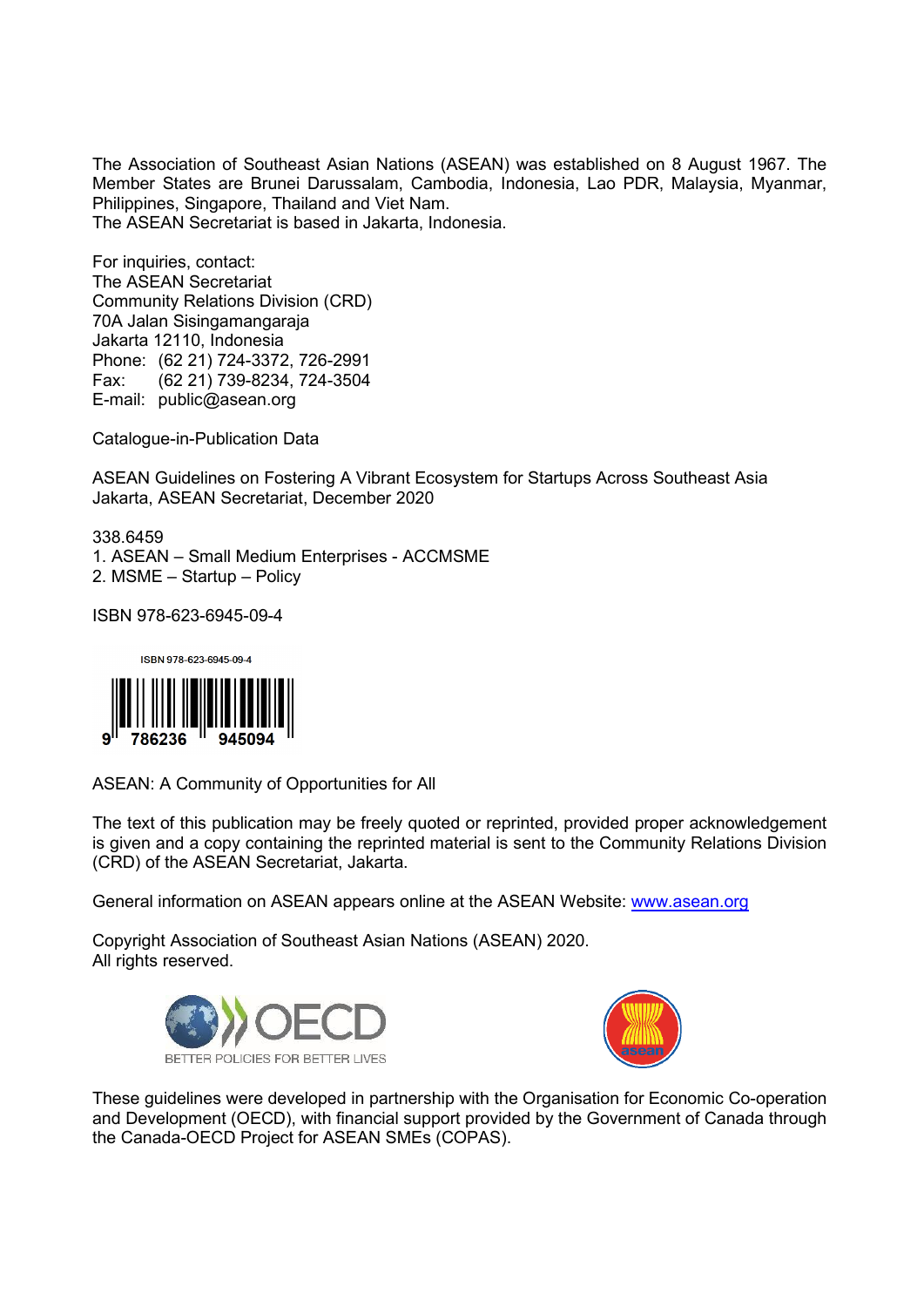### *Foreword*

We are living in a world where innovation and technology are paramount to growth strategy and give competitive advantages to businesses. Digital technology, medical advancement, distinct experience and new financial solutions, among others, have become much more prevalent in the last decade and even more now as we face a global health and economic crisis. Startups, for the most parts, have always been seen as the driver of innovation. They play a critical role these days – we see more instances of startups innovating and developing rapid solutions and helping many countries shift towards fully digital work, education and health services.

Micro, small and medium enterprises (MSMEs) are the backbone of ASEAN economies, accounting for more than 96% of total establishment and contribute to between 51.7% and 97.2% of total employment in each ASEAN Members States (AMS). The ASEAN Coordinating Committee on Micro, Small and Medium Enterprises (ACCMSME) is committed to creating globally competitive, resilient and innovative MSMEs that are seamlessly integrated to the ASEAN Community while at the same time promoting inclusive development in the region. Under the ASEAN Strategic Action Plan for SME Development 2016-2025, we endeavour to promote innovation and technology as key competitive advantages for MSMEs, and thus, recognising startups as the driver of innovation, aligned with the "Strategic Goal A: Promote Productivity, Technology and Innovation" of the Action Plan, it is natural that ACCMSME's undertaking extends to startups, in addition to enterprises that fall within the class sizes of MSMEs as defined by AMS.

*The ASEAN Guidelines on Fostering a Vibrant Ecosystem for Startups across Southeast Asia* seek to provide insights on the unique characteristics of startups that demand different approaches from the traditional MSMEs. It identifies the key factors and actors in a startup ecosystem, elaborates the roles of the ecosystem actors and highlights priority intervention areas for AMS either at the regional, national or local level through concrete initiatives. It also advocates for the continuation of support for entrepreneurship and startups in order to manage the fallout from COVID-19, with focus on growth- and innovation-oriented new ventures.

A key message that we hope to deliver from this Guidelines is that the work to build a vibrant ecosystem conducive for startups to thrive in requires strategic synergy among the key actors– governed by and under the purview of various line ministries in ASEAN. Thus, we hope this document would serve as a common reference point for ASEAN policymakers in building and sustaining a vibrant ecosystem for scalable startups at national and ASEAN levels, and conclude some common principles amongst AMS.

The Guidelines were made possible with support from the Government of Canada and technical assistance from the Organisation for Economic Cooperation and Development (OECD) through the Canada-OECD Project for ASEAN SMEs. We look forward to strengthening ACCMSME's partnership with relevant stakeholders and collaborative efforts in realising the goal of a vibrant ecosystem.

Digitally signed by Bountheung Douangsavanh Date: 2021.01.28 09:58:36 +07'00'

**Bountheung Douangsavanh**  ACCMSME Chair/ Director General Department of SME Promotion Ministry of Industry and Commerce Lao PDR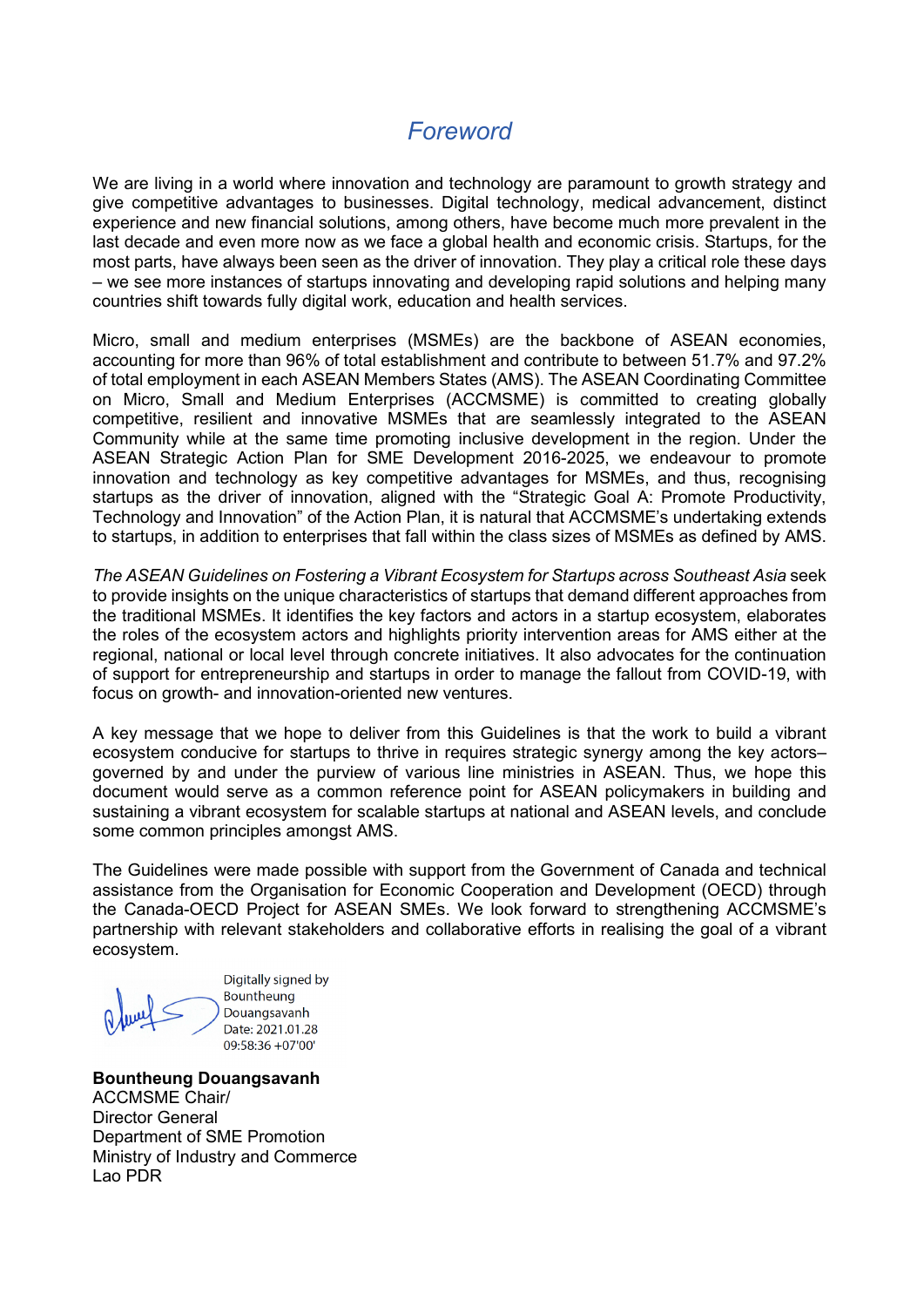# *Table of Contents*

| 4. Factors and actors in a startup ecosystem: A framework for policy     |  |
|--------------------------------------------------------------------------|--|
| 4.1 Factors to consider in building up a vibrant startup ecosystem3      |  |
| 5. ASEAN Guidelines on Fostering a Vibrant Ecosystem for Startups across |  |
| Annex A. Stages of country development, entrepreneurship, and ecosystem  |  |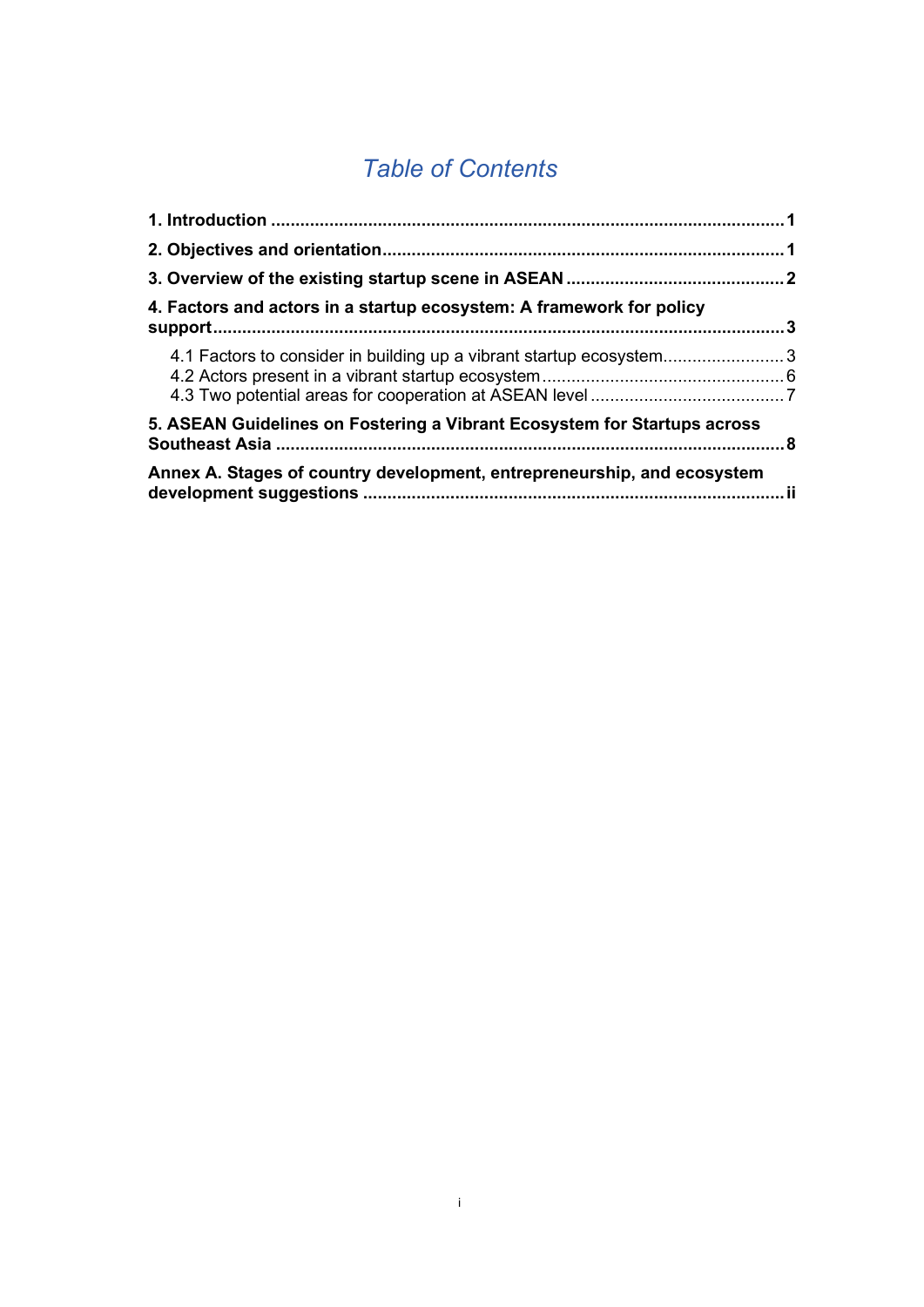### **ASEAN Guidelines on Fostering a Vibrant Ecosystem for Startups across Southeast Asia**

#### **1. Introduction**

Startup firms – in the sense of growth and innovation-oriented new firms – are a key driver of innovation, job creation and economic growth. Many will scale into large companies in their own right or provide fodder for innovation in larger companies.<sup>[1](#page-6-0)</sup> The global startup economy continues to grow, creating an estimated USD 2.8 trillion in value between [2](#page-6-1)016 and 2018.<sup>2</sup> This amounts to a 20.6% increase over the previous period and is more than double what it was five years previously (GSER, 2019).

In 2018, it was reported that at least 5 800 active startups were operating across all major verticals in the ASEAN region including e-commerce, fintech, enterprise solution, big data and consumer goods and services (e27, 2018). Startups providing new products and services are growing from strength to strength across the region. Since 2012, Southeast Asia has given rise to more than ten unicorns, with a combined market value of over USD 34 billion.

During its  $8<sup>th</sup>$  meeting in November 2019, the ASEAN Coordinating Committee on Micro, Small and Medium Enterprises (ACCMSME) took note that definitions of and policy support for startups across ASEAN Member States (AMS) varied widely. Some AMS focus on technology-based startups in their development programmes, for instance, whilst other AMS address both technology and non-technology startups.

The decision to develop these guidelines recognises the opportunities and benefits of regional collaboration to develop entrepreneurship and the startup ecosystem across ASEAN countries. Through the Guidelines, the ACCMSME hopes to create a more conducive environment for scalable startup creation and growth, facilitate expansion across borders, and realise synergies amongst respective local and national ecosystems, moving towards greater regional integration. Regional projects in the area of startup development undertaken by ACCMSME in 2020 include the ASEAN-Republic of Korea (ROK) Startup Ecosystem Study and the ASEAN-ROK Startup Policy Roadmap.

#### **2. Objectives and orientation**

These Guidelines are intended to serve as a common reference point for ACCMSME and AMS in thinking about startups and startup policy. They aim to elaborate how policymakers can build and sustain a vibrant ecosystem for scalable startups at subnational, national and ASEAN-region levels, and conclude some common principles amongst AMS. They also intend to highlight some priority intervention areas for AMS, and to spell out some ways in which AMS could collaborate at community level through concrete initiatives. Finally, they advocate for the continuation of policy support for

<span id="page-6-0"></span><sup>&</sup>lt;sup>1</sup> IBM, HP, Microsoft, Oracle and Cisco all constantly acquire startups and take advantage of their own size and distribution channels to scale up the innovations they have purchased.

<span id="page-6-1"></span> $2$  This figure refers to startup valuations and exit values.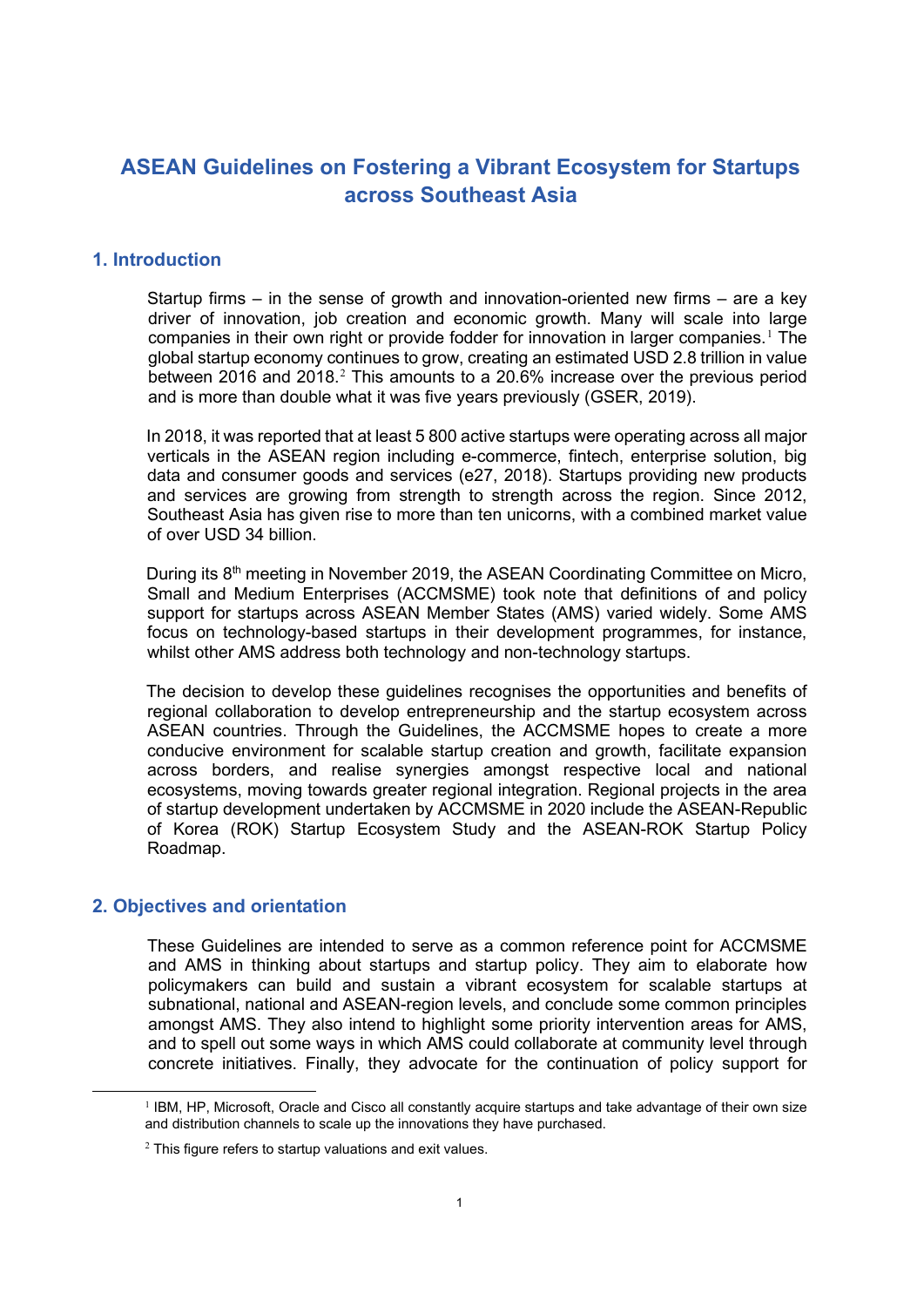entrepreneurship and startups, even as policymakers direct heightened support towards more traditional enterprises, in order to manage the fallout from COVID-19. This final objective ties to a broader point. Whilst the Guidelines focus predominantly on growthand innovation-oriented new ventures, they also recognise the need to improve the enabling environment for more traditional new businesses (i.e. those deploying triedand-tested business models and holding more limited growth aspirations). However, these firms will not be the focus of the Guidelines, which aim to strengthen the ecosystem for a higher risk and higher reward class of enterprises.

#### **3. Overview of the existing startup scene in ASEAN**

In order to explore the current state of startups across ASEAN, it is important to first define the term. Whilst precise definitions vary, it is commonly understood to be a new venture, initiated to identify, effectively develop, and validate a scalable business model. It is a growth-focused and usually high-risk endeavour. It is also young – typically not more than three to five years old, dependent on sector, and often technology- or innovation-enabled.

According to data collected through the complementary ASEAN-ROK Startup Ecosystem Study, definitions vary widely across ASEAN. Most countries have not yet established a clear official definition – a few exceptions being Malaysia, the Philippines and Singapore. These definitions typically combine the need for a startup to be a new firm with a need for it to be innovation- and/or technology-intensive. In some cases the definition is very broad – the Philippines, for instance, defines a startup as "any person or registered entity in the Philippines which aims to develop an innovative product, process or business model" (Innovative Startup Act, RA 11337/2018). Malaysia has introduced considerations of venture age and quality into its definition, namely "a technology- or innovation-enabled business at early stage with a scalable business model and a high-growth strategy." Singapore understands a startup as one that has innovative product or business model or with the potential to be disruptor, less than 5 years of age and employs at least 1 person. Many AMS have only recently begun to consider startup policies, and few have adopted an ecosystem approach. In most member states, startup supports are concentrated overwhelmingly in a handful of urban areas, as are startups and the markets they target – and there are thus limited opportunities for rural communities.

During the data collection exercise, ACCMSME members most commonly cited the following constraints to startup development: *i)* access to capital; *ii)* access to talent; *iii)* burdensome regulations, including overlapping regulations across sectors, and;[3](#page-7-0) *iv)* access to mentoring, networks and advisory services. Whilst many startups in ASEAN are digitally-enabled, some AMS, particularly Cambodia, Lao PDR and Myanmar, also cite challenges related to broadband access, cost and quality.

<span id="page-7-0"></span><sup>&</sup>lt;sup>3</sup> A factor that also echoes a lack of policy clarity, with a number of countries mentioning that different agencies often hold overlapping responsibilities in the delivery of policies affecting the startup ecosystem.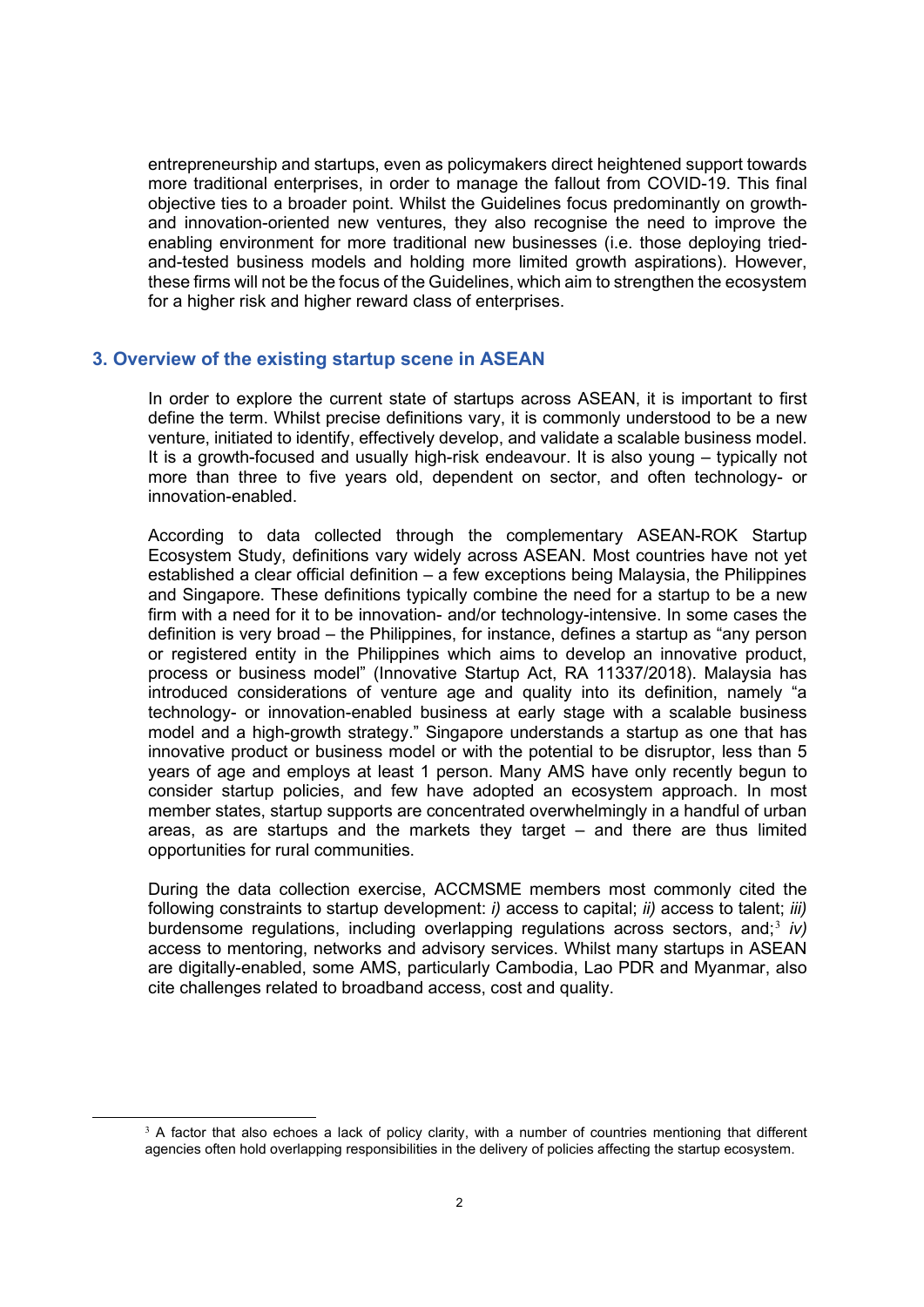#### **4. Factors and actors in a startup ecosystem: A framework for policy support**

Policymakers are increasingly taking an ecosystem approach to strengthen startup activity. This approach aims to take a more strategic, longer-term and holistic view, looking at enhancing the conditions for entrepreneurship and building up ecosystems.<sup>[4](#page-8-0)</sup> The rationale for this is that businesses do not evolve in a 'vacuum' (Moore, 1993), that innovative activities are highly porous (OECD, 2014; Haskel and Westlake, 2017) and that the barriers to entrepreneurship are multi-faceted and require comprehensive packages.

Broadly, the "startup ecosystem" refers to the institutions and resources that influence entrepreneurial drive and performance. The OECD Entrepreneurship Indicators Programme highlights and recognises seven main factors, namely: *i)* the regulatory framework; *ii)* infrastructure; *iii)* market conditions; *iv)* access to finance; *v)* knowledge creation and diffusion; *vi)* capabilities, and; *vii)* culture. In these areas, one may observe important institutional or market failures that public policy could help to address (Table 1). The extent to which these factors influence a venture's performance may vary according to its characteristics – not least, the sector in which it operates.

| <b>Ecosystem factor</b>             | Illustrative gaps                                       | <b>Illustrative policy role</b>                                                                                      | <b>Illustrative policy actions</b>                                                                                                                                |
|-------------------------------------|---------------------------------------------------------|----------------------------------------------------------------------------------------------------------------------|-------------------------------------------------------------------------------------------------------------------------------------------------------------------|
| Regulatory framework                | Legal and administrative<br>barriers                    | Reforming legal and regulatory<br>frameworks                                                                         | Equal tax treatment for startups, updating<br>licensing requirements, reducing<br>compliance costs                                                                |
| Infrastructure                      | Missing or poorly<br>accessible infrastructure          | De-risking investment, ensuring<br>competition, helping to identify<br>social priorities                             | Public-private partnership schemes, risk<br>mitigation instruments, sector liberalisation<br>reforms, identification of priorities                                |
| Market conditions                   | Absence of demand                                       | Enhancing market access and<br>creating new markets                                                                  | Boosting access to public procurement and<br>international markets through information,<br>logistical support and export finance                                  |
| Access to finance                   | Funding gaps                                            | Closing funding gaps; de-risking<br>the market for private players                                                   | Loans, guarantees, co-investment funds,<br>support for fintech sector                                                                                             |
| Knowledge creation and<br>diffusion | Limited science-industry<br>interaction; legal barriers | Assessing IP frameworks,<br>incentivising and facilitating<br>science-industry collaboration                         | Proof of concept, innovation vouchers,<br>support for university spin-offs, business<br>incubators                                                                |
| Capabilities                        | Information asymmetry                                   | Facilitating linkages, providing<br>services and teaching<br>entrepreneurial competencies in<br>compulsory education | Promote networking amongst different<br>ecosystem actors through joint events.<br>initiatives and strategy setting; business<br>development and advisory services |
| Culture                             | Little tradition for business<br>and innovation         | Transforming mindsets                                                                                                | Entrepreneurial education, events,<br>awareness campaigns, prizes                                                                                                 |

#### Table 1. **Seven factors of a startup ecosystem, potential gaps and policy responses**

#### *4.1 Factors to consider in building up a vibrant startup ecosystem*

#### **Factor 1. Regulatory framework**

Regulatory burdens, distortions and administrative barriers can place disproportionate costs on startups relative to large and incumbent firms. Specific issues could include: *i)* substantial, unclear and unevenly-enforced licensing and permitting requirements; *ii)* prohibitive business registration and taxation rules, and; *iii)* antitrust exemptions that may restrict competition.

<span id="page-8-0"></span><sup>&</sup>lt;sup>4</sup> As opposed to limiting support to a grant or training programme for a small selection of startups.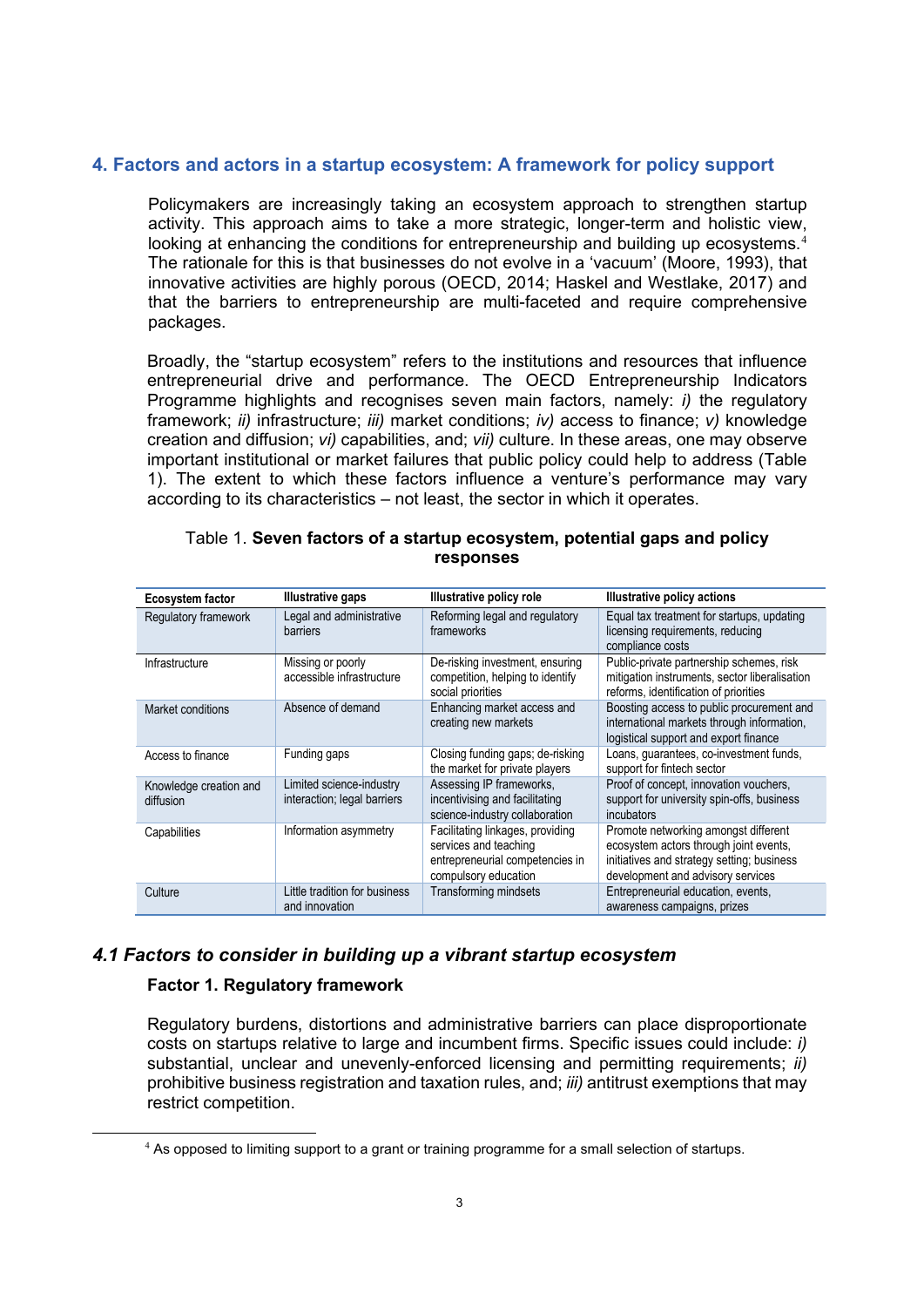To address these barriers, ASEAN member states should consider introducing a package of measures to improve regulations. These measures would typically include: *i)* using stakeholder consultation and an SME Test (with a specific consideration of startup impact) in regulatory review, reform and development processes; *ii)* developing a straightforward, up-to-date and easily accessible tool (e.g. a website) that informs startups of their obligations and policy supports, as well as how to comply or benefit; *iii)* piloting a rating and review platform for government services; *iv)* developing a "doing business" index for startups that looks at the regulatory environment across different subnational regions.

#### **Factor 2. Infrastructure**

Infrastructure gaps – such as those in telecommunications architecture, as well as transportation and logistical infrastructure – may impinge scale up, particularly for startups that aim to operate internationally.

Policymakers should help to lower the cost, increase the speed, and broaden the coverage of broadband services. This could include efforts to boost competition in the telecommunications sector – for instance by lowering barriers to foreign investment – and continued efforts to increase investment in infrastructure, for instance through blended finance and other forms of public-private partnership. A prioritisation exercise could be considered, inputting bottlenecks identified during SME and startup strategy setting into broader infrastructure development strategies (including, for instance, the ASEAN Master Plan on Connectivity 2025).

#### **Factor 3. Market conditions**

Startups may find it more difficult to access markets than established firms. This is due to the fact that they often lack contacts and networks, and their "newness" can invite more caution from potential buyers, investors and suppliers. In some countries, this disparity is further compounded by policy rules – for instance, public procurement rules, whereby firms must have been operating for a certain number of years and have a certain minimum turnover in order to apply for a contract. In some cases, the value of public procurement lots may also be too high for a startup to handle. Costly and opaque crossborder trading procedures may disproportionately affect startups, which typically have fewer financial resources and more limited experience through which to navigate them. Regulatory differences between countries may also limit a young firm's ability to scale across borders.

Policymakers should consider a range of measures to address these gaps, such as reviewing and reforming public procurement rules, providing more freely-accessible and accurate information on the requirements for entering foreign markets as well as available policy supports, helping to network different players, and trade facilitation reforms that could reduce unnecessary costs at and behind the border.<sup>[5](#page-9-0)</sup> By engaging in dialogue and cooperation with natural markets for one's indigenous startups and scaleups, policymakers could also help to iron out some of the regulatory barriers to

<span id="page-9-0"></span> $5$  A measure that will be very important for startups to grasp the sizeable e-commerce opportunities across the region.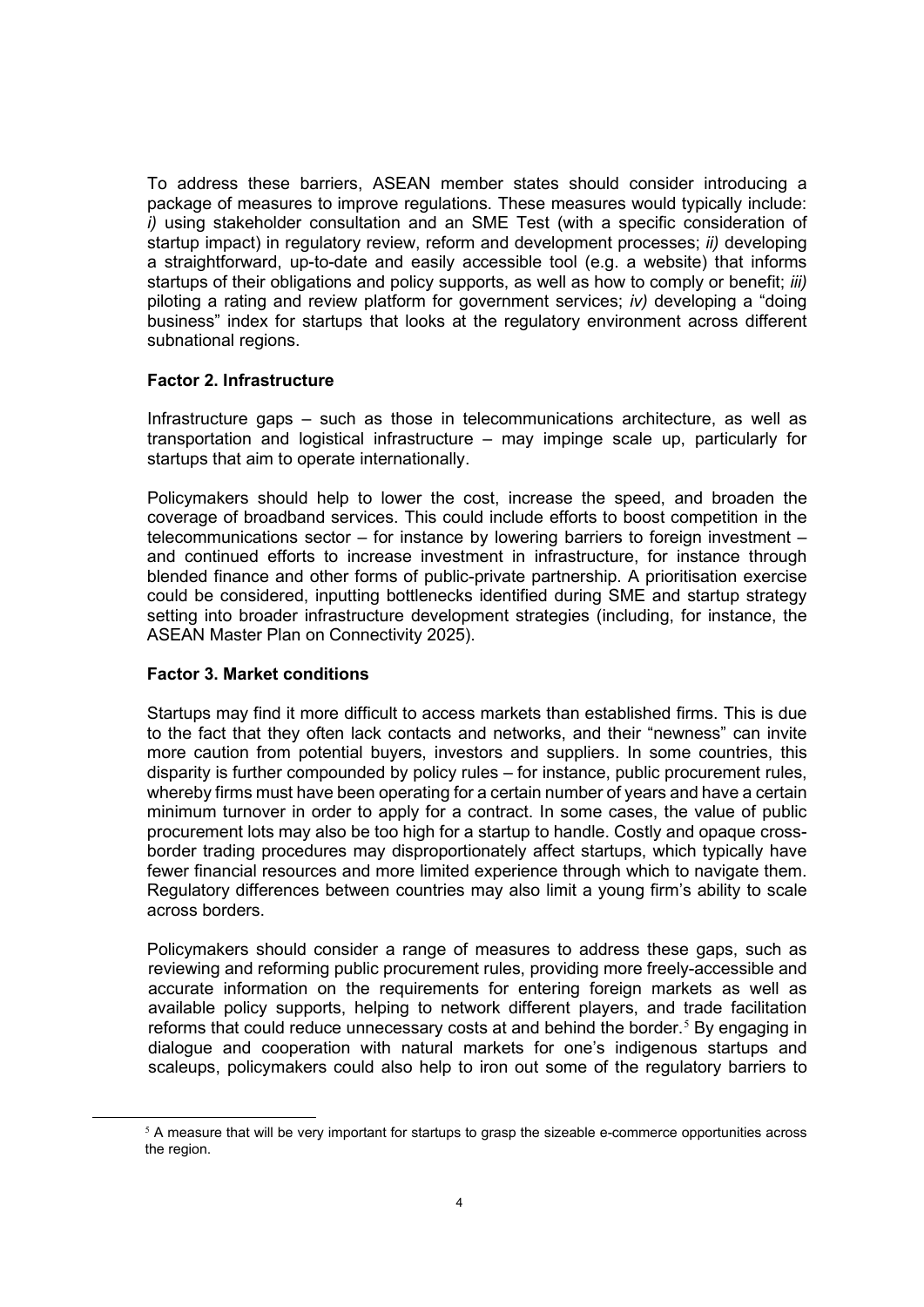cross-border expansion – for instance complex visa and subsidiary registration requirements, high taxation costs, and/or prohibitive bankruptcy rules.

#### **Factor 4. Access to finance**

In many markets, startups face extremely limited access to finance, both in terms of aggregate volume as well as instrument range. Risk capital – which can help innovative startups to pass the "valley of death" period (before revenues come in and a business model is proven) – is particularly scarce. This is even more the case in emerging markets, where investors may be discouraged by a higher cost of doing business as well as concerns over risk and a lack of deal flow.

Environments with a diversified range of instruments can enable startups to find the funding that is best suited to their needs and provide more exit opportunities for investors, thus increasing the attractiveness of the market overall. The market can also be made more attractive to investors by increasing institutional transparency, as well as regulatory and legal clarity, and by building more robust investor protection and corporate governance regimes. In some cases, however, policymakers may wish to intervene more directly to catalyse the market. A few examples of policy measures include tax incentives for investors in startups, public-private co-investment schemes, and financial education programmes. In some countries, such as Israel, policymakers have taken a more systematic and intensive approach, building a venture capital market almost from scratch, using endogenous resources such as the country's diaspora.

#### **Factor 5. Knowledge creation and diffusion**

Knowledge creation and diffusion can be hindered by the fact that innovation tends to produce strong positive externalities. Whilst it is typically costly to devise, test and commercialise a new business model or technology, these can often be used or replicated relatively easily by other firms once proven – particularly in the digital age. This may discourage would-be innovators, and issues around intellectual property regimes – which are often poorly-designed, arbitrarily enforced and economically costly – may do little to address their concerns. There may also be synergies that have not materialised organically – for instance between research facilities and entrepreneurs, whereby the latter can help to commercialise innovations discovered by the former.

Policymakers should help to address these barriers by helping to connect researchers and entrepreneurs, and by lowering the cost and risk of investment in innovation. This could be done through interventions such as innovation vouchers, support with proof of concept, support for university spin-offs, the creation or co-creation of business incubators, and/or by assessing and potentially adapting IP frameworks.

#### **Factor 6. Capabilities**

Market and institutional failures may produce a shortage of entrepreneurial capabilities. In many countries, few individuals possess the skills required to launch and operate a scalable business (for instance pitching, marketing and financial accounting skills), and there are few opportunities or incentives to learn. This is compounded by limited access to networks that could help founders to find partners for peer learning, investment, development advice and market intelligence.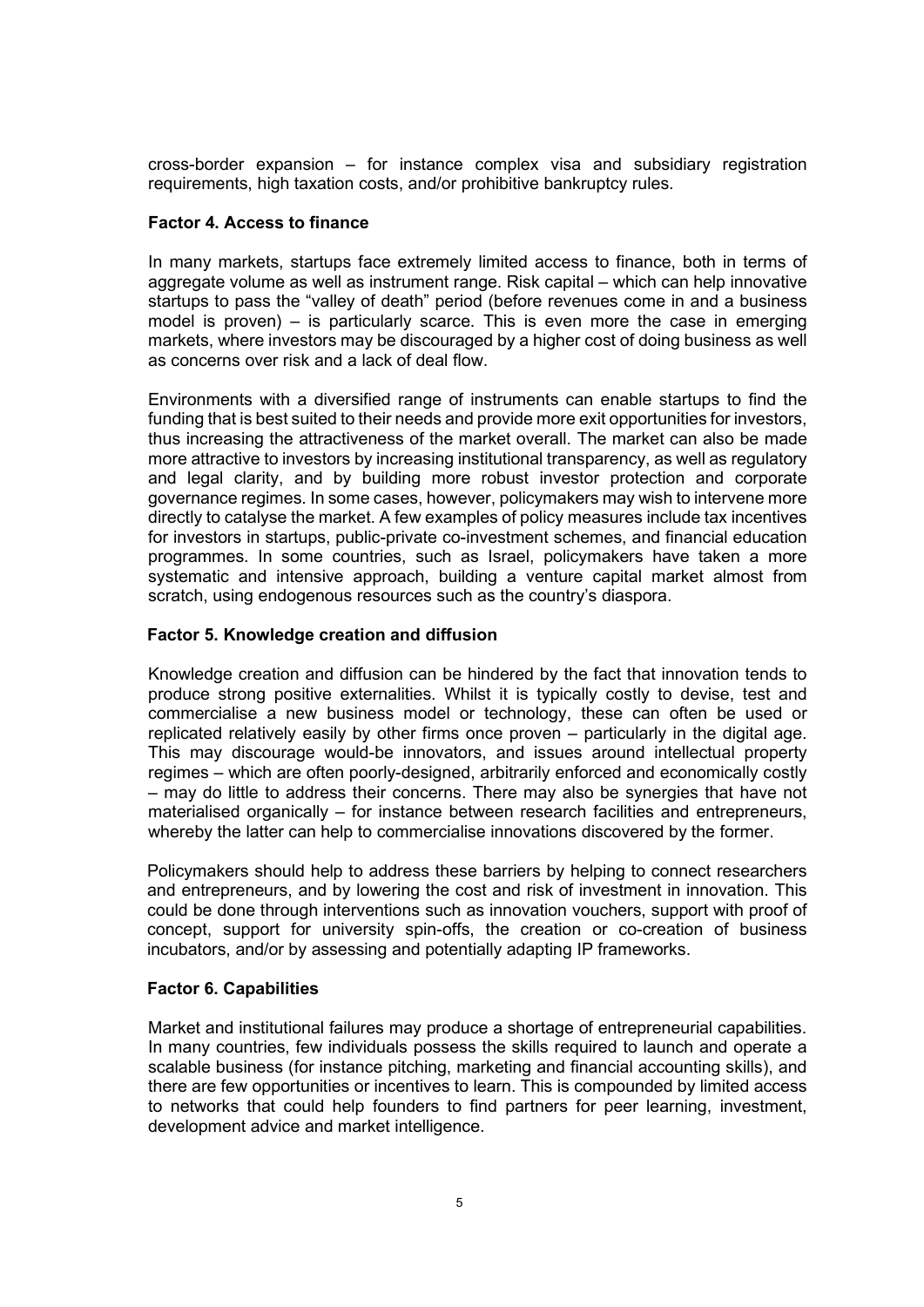Founders may also find it difficult to secure the talent required to scale, on account of market and institutional gaps. Managerial and technical skills seem to be in particularly short supply across most ecosystems. In many countries, the private market for business advice functions poorly, meaning that this cannot serve effectively in mitigating managerial skills gaps.

To address these barriers, policymakers could step up efforts to boost education and skills in the general population, particularly in the area of ICT and basic competencies. They could support mentoring schemes and workshops for ambitious and capable entrepreneurs selected through a competitive process. They could also help to catalyse a private market for business advisory services through, for instance, a voucher scheme to strengthen local demand. Finally, they could introduce entrepreneurial education in primary, secondary and tertiary education, in order to diffuse these competencies more broadly. These initiatives can be developed in partnership with the private sector. For instance, in Ireland, a business consortium and the country's startup agency (StartupIreland) have developed a database of experienced Irish entrepreneurs who have volunteered their time to advise startups (OfficeHours.ie).

#### **Factor 7. Culture**

Entrepreneurship is not always seen as an attractive career option, limiting the potential pipeline of startup entrepreneurs. In many countries, regions and population segments, actions are needed to foster a culture where successful entrepreneurs are celebrated, recognised and rewarded. Other actions may also be required to foster an entrepreneurial disposition amongst certain sections of the population – to equip them with the skills to recognise opportunity and effectively assess risk.

To address these barriers, policymakers should consider introducing entrepreneurial education modules in primary and secondary school curricula to inform about the benefits and feasibility of entrepreneurship; as well as entrepreneurship awarenessraising campaigns and recognition events and prizes.

#### *4.2 Actors present in a vibrant startup ecosystem*

Policy needs to strengthen the above factors of a startup ecosystem in partnership with networks of actors that are part of the startup ecosystem and make important contributions to it. These actors include: *i)* established entrepreneurial actors, which provide incubation, acceleration, coaching and mentoring services; *ii)* entrepreneurial resource providers, which support entrepreneurs with financial resources and facilities, as well as knowledge and opportunities for collaboration (e.g. banks, large firms and research institutions); *iii)* entrepreneurial connectors, who foster linkages in the ecosystem (e.g. professional associations), and; *iv)* entrepreneurial nurturers, who help to foster an entrepreneurial orientation, basic skills, and public recognition of entrepreneurship as an attractive career path (e.g. educational institutions and media providers).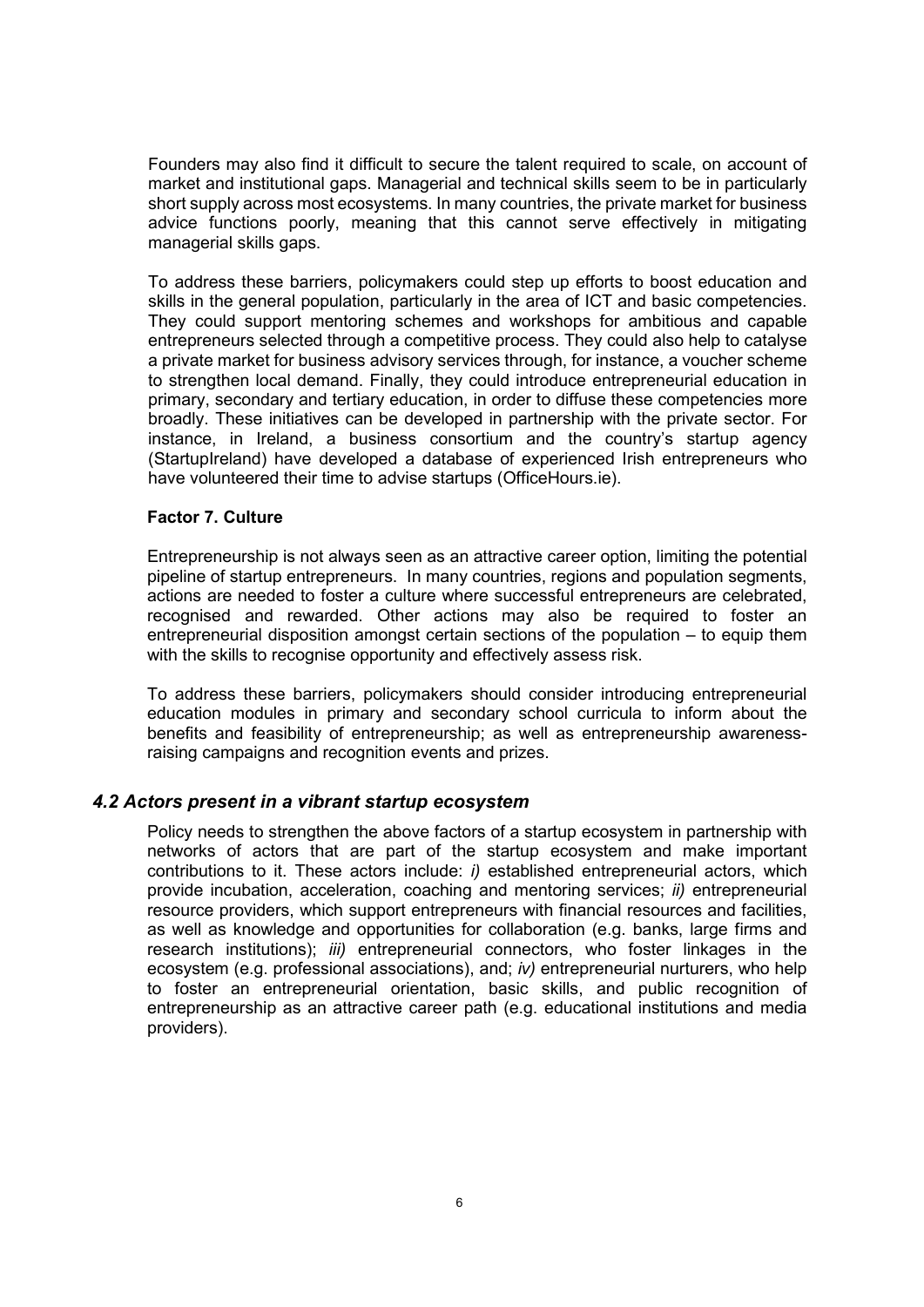| Ecosystem role                        | Actor                                                                                     | Ecosystem factor                                                    | Illustrative collaboration areas                                                                                  |
|---------------------------------------|-------------------------------------------------------------------------------------------|---------------------------------------------------------------------|-------------------------------------------------------------------------------------------------------------------|
| Established<br>entrepreneurial actors | Cashed-out<br>entrepreneurs and<br>larger firms                                           | Capabilities<br>Access to finance                                   | Mentoring support<br>Startup investments<br>Intelligence on bottlenecks                                           |
| Entrepreneurial<br>resource providers | PE/VC firms<br><b>Banks</b><br>Research institutions<br>Universities<br><b>Incubators</b> | Access to finance<br>Capabilities<br>Knowledge creation / diffusion | Angel and equity investments<br>Loan quarantee schemes<br>Developing talent<br>Creating knowledge                 |
| Entrepreneurial<br>connectors         | Professional<br>associations<br>Entrepreneur clubs<br>Entrepreneur deal<br>makers         | Market conditions<br>Capabilities                                   | Intelligence on bottlenecks, linking<br>entrepreneurs to new markets, suppliers,<br>sources of finance and advice |
| Entrepreneurial<br>nurturers          | Teachers and schools<br>Media                                                             | Culture<br>Capabilities                                             | Teaching entrepreneurial competencies<br>Awareness-raising campaigns                                              |

Table 2. **Types of actor in the startup ecosystem and their roles**

ASEAN member countries should map the ecosystem actors at country level, identify gaps in actors fulfilling important ecosystem functions, and use public co-ordination and incentive functions to encourage the emergence of ecosystem actors in areas of weakness, supporting the public, private and non-profit sectors. For example, policy may support the emergence of venture capital funds and incubators through appropriate funding and co-investment. Policy should also strengthen the capabilities of existing and new actors and increase the extent to which they network with each other. Policy should also consult with ecosystem actors to help assess bottlenecks in each startup ecosystem and the policies needed to further develop the ecosystem and to help build a common vision and networks among them.

#### *4.3 Two potential areas for cooperation at ASEAN level*

Policy measures to support startups will benefit from having some cooperation at the regional level. This is because domestic markets often do not offer the market size or supporting resources required to grow at scale. Many high-potential ventures are therefore likely to look to expansion outside national borders, most often to neighbouring countries. Regional initiatives to strengthen startup ecosystems may have the added benefit of levelling the playing field. Examples of cross-national collaborative policy efforts are among others, streamlining visa and residency applications for third country talent (EU Startup Nation Standard), multiplying good practices from one member state to the community as a whole (EU Startup Nation Standard), directing investment and technical assistance to member states that may lack endogenous domestic resources (EU Digital Innovation and Scale-up Initiative (DISC)) and various works by the Pacific Alliance through its Innovation Ecosystem (EIAP) initiative. There are two main areas where ASEAN could cooperate in order to create a vibrant regional ecosystem for startups, namely: *i)* regulatory simplification and harmonisation, and; *ii)* some shared policy processes and information exchange.

#### **Potential co-operation area 1: Regulatory simplification and harmonisation**

The regulatory burden highlighted in section 4.1 is greatly increased for firms that wish to operate across borders. This is due to regulatory differences between countries, which can remain a major hindrance to achieving the benefits of the new single market for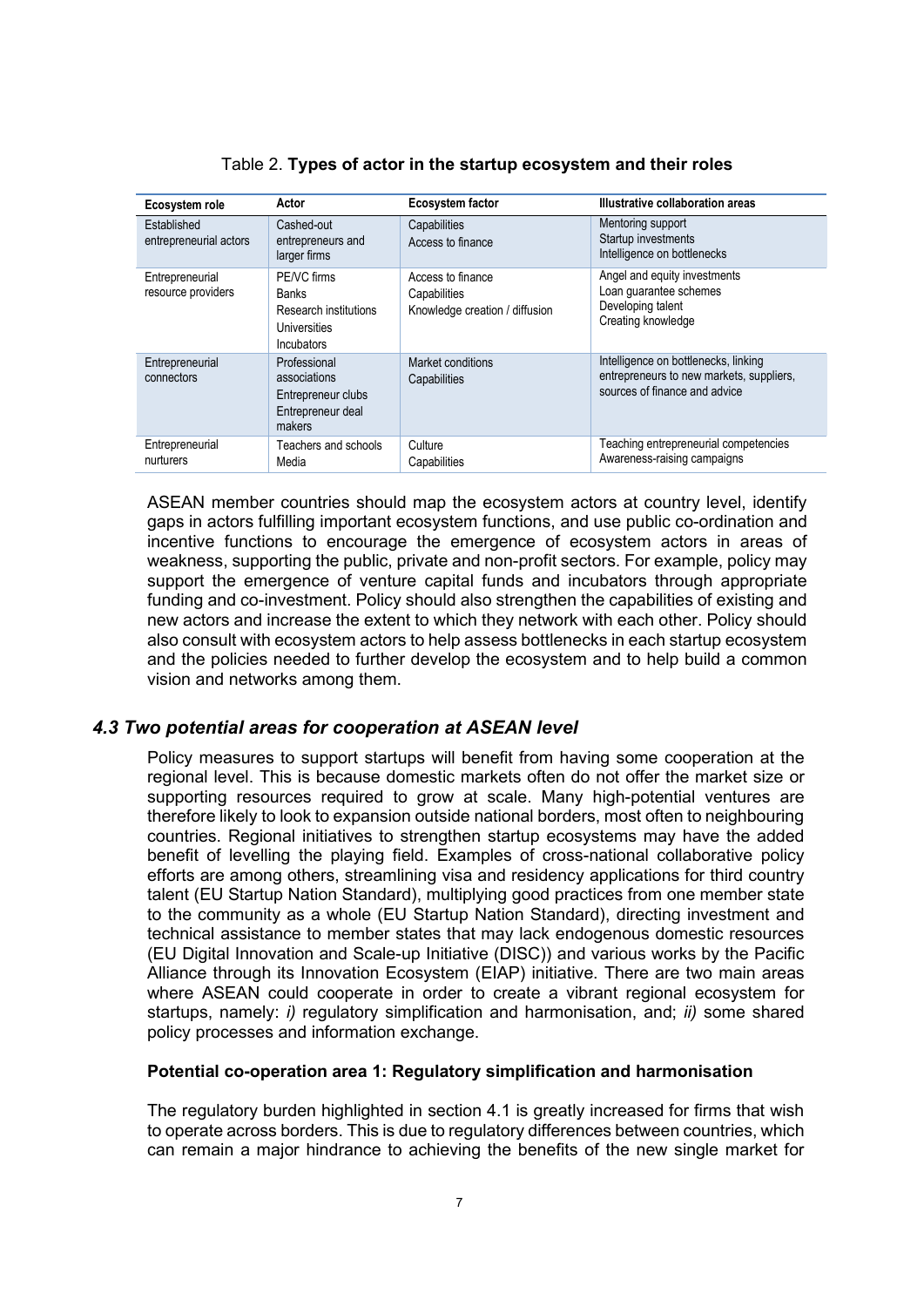scale-ups. For this reason, regulatory simplification and harmonisation is one of the main thrusts of the EU Startup and Scale up Initiative. The study leading to this initiative observed that:

- i. Information about national and EU rules is often dispersed and difficult to digest
- ii. Rules are often overly-burdensome, especially for startups (e.g., to employ foreign workers)
- iii. Setting up a subsidiary is often too burdensome and does not match founder needs
- iv. Taxation and tax compliance costs are often prohibitive
- v. Insolvency procedures give little room for "second chance entrepreneurship," which reinforces the fear of failure

A set of actions are now being pursued to address these obstacles, such as creating a single EU patent to promote the use of intellectual property rights (IPR) by startups. ASEAN could consider a study of the main regulatory hindrances to scaling a startup across borders, and policies to address them.

#### **Potential co-operation area 2: Some shared policy processes and information exchange**

Whilst each AMS should carefully tailor its startup policy package to its specific conditions and objectives, there may also be cost savings and capability gains from shared services and information. For instance, countries could collaborate to: *i)* research startup bottlenecks; *ii)* set goals and key performance indicators (KPIs); *iii)* monitor and evaluate policy impacts (for instance, through peer reviews and econometric evaluation research), and; *iv)* train policy delivery staff. In the latter area on information, countries could: *i)* share information on key national programmes, and; *ii)* share information on national strategies.

#### **5. ASEAN Guidelines on Fostering a Vibrant Ecosystem for Startups across Southeast Asia**

These Guidelines are based on international experience and specific challenges faced by AMS. They are directed at policymakers (operating at both the national and subnational level), but roles and responsibilities for other stakeholders have also been identified. They are voluntary in nature.

#### • **Guideline 1. Establish a policy lead, develop a clear definition, map out a profile of active startups as a starting point, and define overarching objectives**

o **Establish a policy lead.** It can be difficult to implement a comprehensive startup policy – many agencies may be involved, given the policy's holistic nature, and this may create duplication, delays, conflicts and confusion. At the same time, startups typically benefit more from policies that can respond quickly to their needs, and that are efficient and clear. One solution could be to mandate an agency or a task force to drive a country's startup policy at the national level. In countries where this policy is more mature, a lead agency could oversee startup policies and programmes, in order to ensure they are clear, concerted and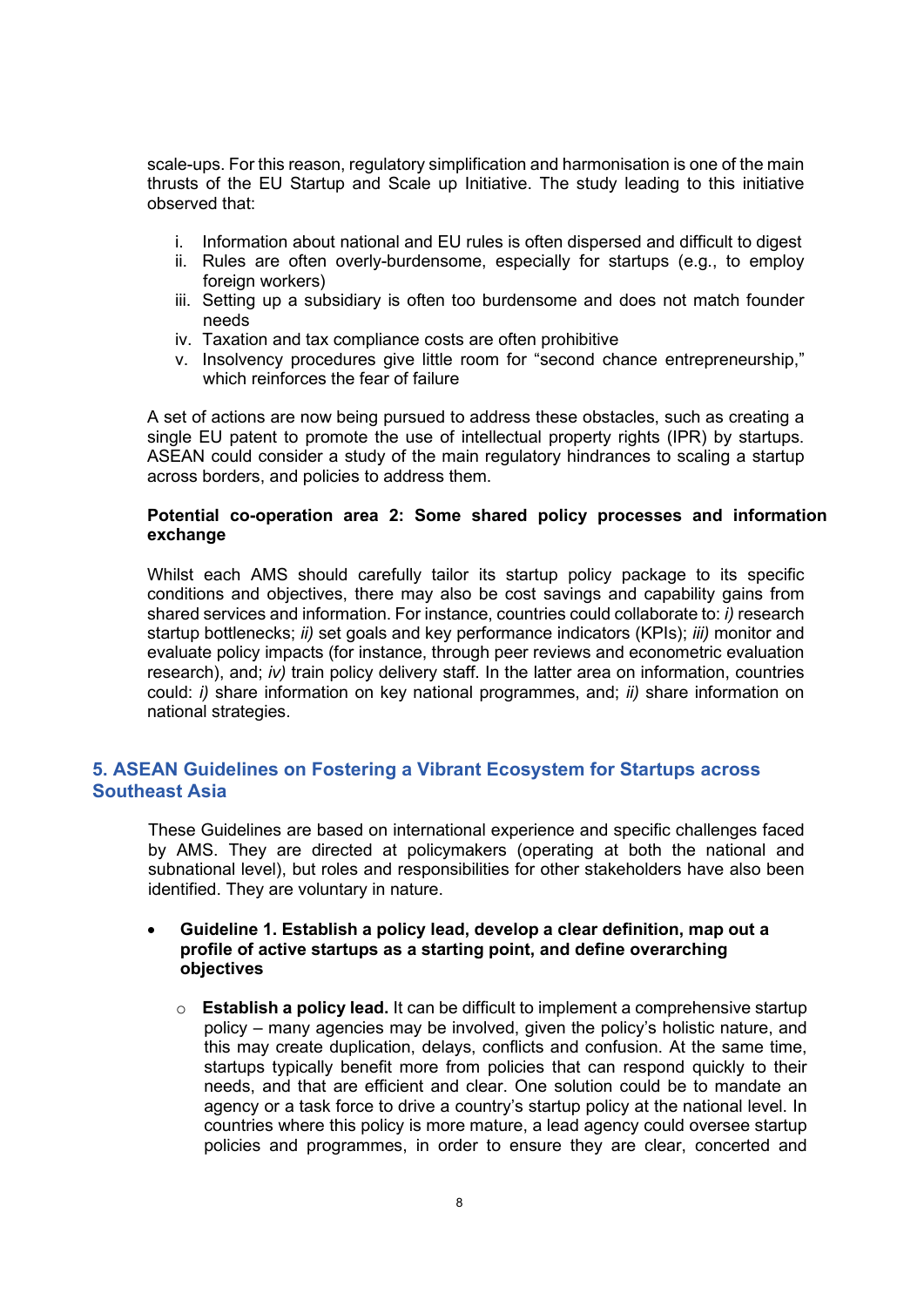holistic. In countries where startup policy is more novel but a priority, a task force could be established, in order to define the country's approach. This should typically incorporate a wide range of stakeholders, who can bring different views to set a vision, and offer different types of support to realise it. For example, in Ireland, responsibility for steering the National Policy Statement on Entrepreneurship was ascribed to two bodies: the National Competitiveness Council for vision setting and strategic approach; and the Department for Jobs, Enterprise and Innovation for overseeing the implementation of this vision.

- o **Define the term "startup."** Startup definitions can vary widely within a country, including across national line agencies, and this may cloud the design and implementation of policy. Adopting a clear definition (even if broad) and securing widespread use of the definition for policy making should help. Some agreement on the broad target of startup ecosystem policy would also help at ASEAN region level.
- o **Map out the characteristics and performance of the startup ecosystem.** This mapping exercise should identify bottlenecks and weaknesses in the factors and actors in startup ecosystems as well as measure trends in startup performance. It could also look at quantifying the impact of traits such as gender, age, training and the environment on the emergence and expansion of startups. Making this information publicly available could encourage peer learning and provide market information for various ecosystem players.

#### • **Guideline 2. Consider startup impact in framework condition policies**

Many countries conduct an "SME Test" to assess the costs and benefits of regulatory – and other forms of reform – on SMEs. Startups tend to be more affected by policy failures and economic cycles than incumbent firms (OECD, 2014a, OECD, 2016a). Once a definition has been established, therefore, policymakers could consider the expected impact of major business environment policy reforms on startups – for instance by running an "SME test," with a dedicated chapter on startups. They could also consider startup needs in planning other framework condition policies, such as skills development drives. Where startup development is a priority, policymakers could consider integrating a chapter on this into their mid- to long-term national development strategies.

#### • **Guideline 3. Identify policy priorities and actions for an end to end ecosystem**

For more targeted and strategic measures, policymakers are advised to consider the major bottlenecks holding back startup activity, and to take a holistic approach.

‒ **Identify the key focus of policy**. This should be based on a careful study of the country in question, as well as, potentially, subnational regions within that country. Since the precise market and institutional failures startups face, as well as country strengths and priorities, will vary, the identification of policy priorities should be based on country-level evidence. However, some international studies can serve as a guide. The Global Entrepreneurship Index, for instance, proposes priority development areas based on a country's level of development (Table 3). It advises factor-driven economies to focus on entrepreneurial attitudes, in order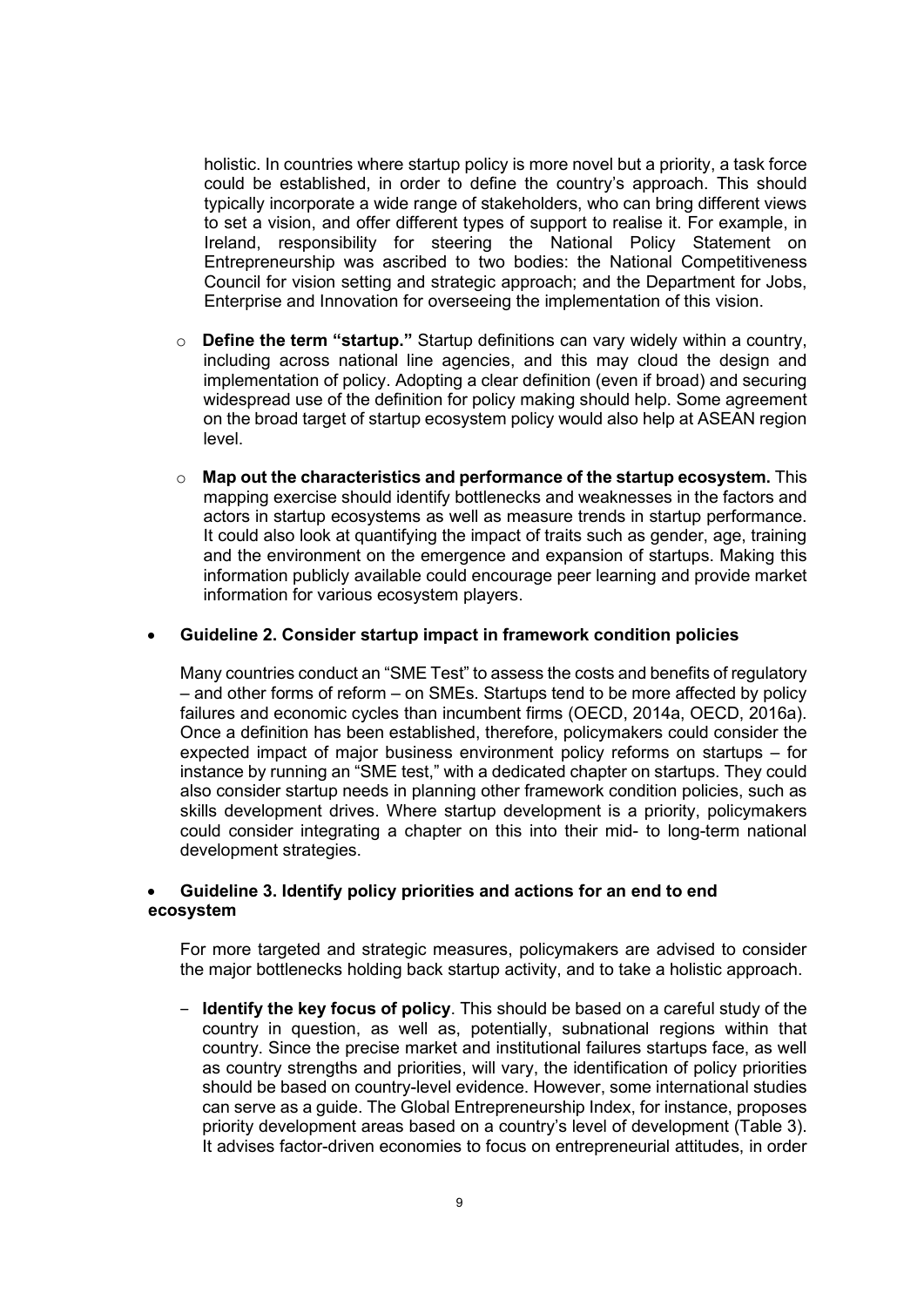to stimulate initial activity and foster entrepreneurial aspirations. Efficiency-driven economies, meanwhile, should focus on promoting entrepreneurial activity, for instance through trade liberalisation measures and drawing in capital that could generate knowledge spillovers (for instance, some FDI and through using diaspora networks). Innovation-driven economies, in turn, should focus on providing ever more focused support to promote productive entrepreneurship – e.g., through focusing policy support to specific regions and/or high potential firms (Table 4).

#### Table 3. **Suggested foci for entrepreneurship policy, based on level of economic development**

| <b>Level of development</b> | <b>Attitudes</b>       | <b>Activity</b>        | <b>Aspirations</b>     |
|-----------------------------|------------------------|------------------------|------------------------|
| Factor-driven economy       | Key focus              | Develop                | Start enabling         |
| Efficiency-driven economy   | Continuous improvement | Key focus              | Develop                |
| Innovation-driven economy   | Continuous improvement | Continuous improvement | Key focus              |
| <b>Measures</b>             | Opportunity            | Opportunity start-up,  | Product<br>innovation, |
|                             | perception, startup,   | gender, tech sector,   | process innovation,    |
|                             | skills, non-fear of    | quality of human       | high-growth,           |
|                             | failure, networking,   | resources.             | internationalisation,  |
|                             | cultural support       | competition            | risk capital           |

*Source*: Ács and Naudé (2011).

#### Table 4. **Entrepreneurship policy suggestions, based on level of economic development**

| Level of development            | <b>Suggested ecosystem development priorities</b>                                                                                                                                                                                                                                                                                         |
|---------------------------------|-------------------------------------------------------------------------------------------------------------------------------------------------------------------------------------------------------------------------------------------------------------------------------------------------------------------------------------------|
| Factor-driven economy           | Establishing authority, capacity and/or legitimacy important to move<br>from fragile to facilitating                                                                                                                                                                                                                                      |
| (Cambodia, Lao PDR,<br>Myanmar) | Facilitating state aims at establishing conducive business<br>environment (property rights, stability, rule of law, accessibility)<br>Demonstration of 'basic innovations' that can contribute to<br>development<br>Basic investment in technology infrastructure<br>Start addressing broader environment for innovation (education,<br>- |
|                                 | trade, finance) and industrialisation                                                                                                                                                                                                                                                                                                     |
| (Brunei Darussalam, the         | Gather data on local indigenous knowledge.                                                                                                                                                                                                                                                                                                |
| Philippines, Viet Nam)          | Promote positive attitudes towards entrepreneurship                                                                                                                                                                                                                                                                                       |
| Efficiency-driven<br>economy    | Developmental state to use policies to encourage domestic<br>technological capability formation<br>Use of government procurement for innovation capability building                                                                                                                                                                       |
| (Indonesia, Thailand)           | and industrial capacity<br>Attract appropriate FDI                                                                                                                                                                                                                                                                                        |
|                                 | Develop autonomous innovation promotion institutions / improve<br>the science base                                                                                                                                                                                                                                                        |
|                                 | Policies aimed at high-technological innovation                                                                                                                                                                                                                                                                                           |
|                                 | Promote entrepreneurial activities broadly, including through start<br>to promote venture capital                                                                                                                                                                                                                                         |
|                                 | Public R&D to complement and crowd-in private R&D<br>-                                                                                                                                                                                                                                                                                    |
|                                 | Trade liberalisation, openness, international research collaboration<br>—                                                                                                                                                                                                                                                                 |
|                                 | Use of diasporas (and reverse the brain drain)<br>-                                                                                                                                                                                                                                                                                       |
| Malaysia                        | Indigenous knowledge utilise, protect                                                                                                                                                                                                                                                                                                     |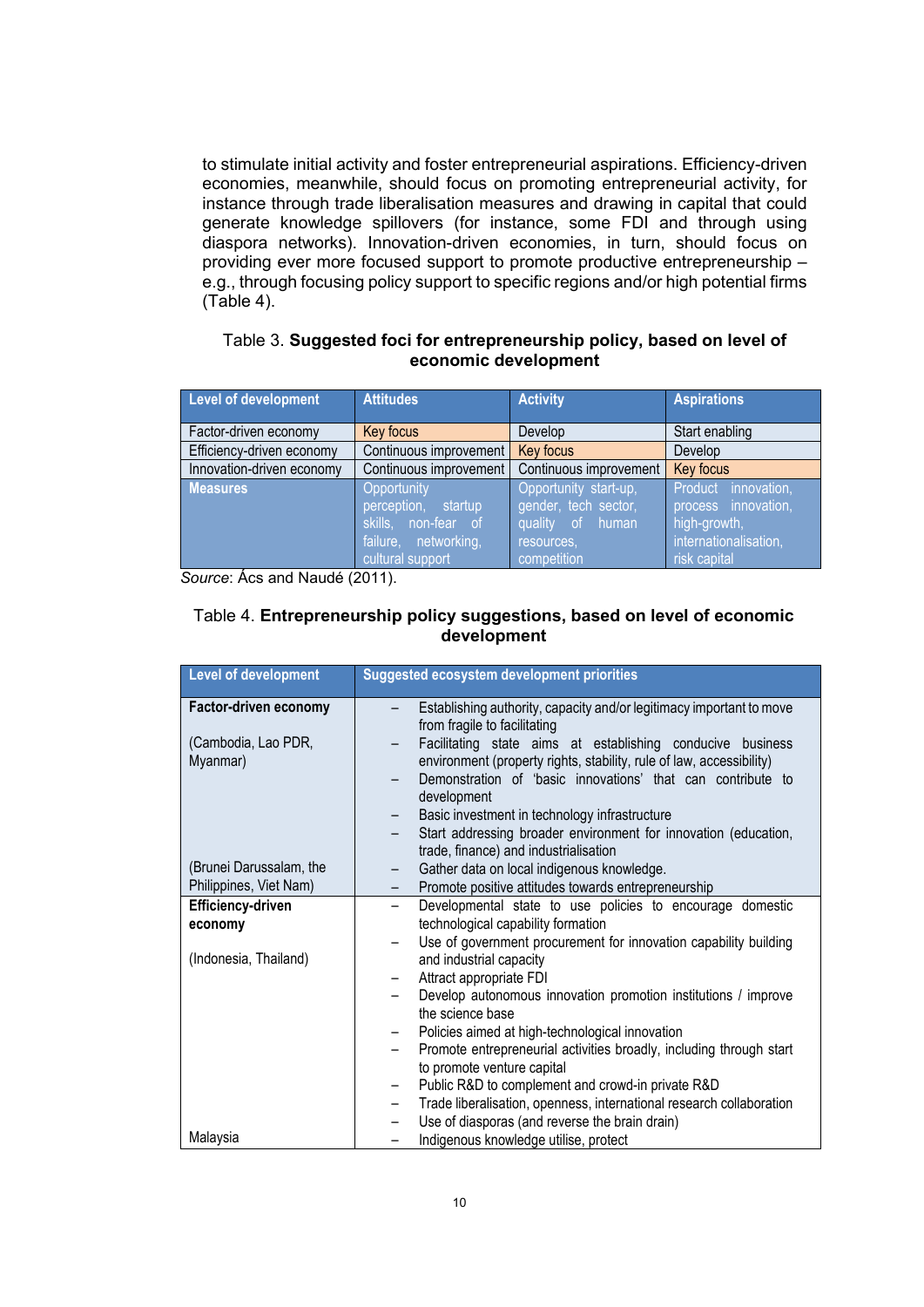| Level of development | <b>Suggested ecosystem development priorities</b>                                                 |
|----------------------|---------------------------------------------------------------------------------------------------|
| Innovation-driven    | The state promotes basic framework conditions                                                     |
| economy              | Substantial focus on innovation, technology, also regional focus                                  |
|                      | Strengthen research base                                                                          |
| (Singapore)          | Promote entrepreneurial aspirations                                                               |
|                      | Market competition, market development through entry of new<br>entrepreneurial firms is important |
|                      | Ensure well-functioning venture capital markets                                                   |
|                      | Careful selectivity on potential high-growth entrepreneurship                                     |

*Note*: This table is elaborated in Annex A. Development levels are based on WEF GCI 2017. Countries listed close to the line are those transitioning from one stage to the next. *Source*: Ács and Naudé (2011).

- ‒ **Identify specific policy actions and targets**. In addressing the chosen policy priority, an assessment must be made of the specific bottlenecks that are holding back achievement of the objective. This will involve both national level startup ecosystem analysis and consultation with key ecosystem stakeholders. Specific policy actions should also consider sector-specific constraints. The regulatory environment may hold special weight for healthcare startups, for instance. Obtaining regulatory approval is typically an essential milestone for these ventures, but the process can be costly and burdensome. Even once this approval has been obtained, many run out of funding before they can generate enough evidence to convince customers. To help address this, the US' Food and Drug Administration established its "Payor Communication Task Force." This initiative draws public and private insurance providers (including Medicare and Medicaid), health technology assessment groups, and others into the presubmission process and runs parallel reviews with the country's Centers for Medicare and Medicaid Services. It has enabled manufacturers to design clinical trials that can produce the data required by regulators, and has helped to shorten the time between FDA clearance and coverage, procurement and reimbursement decisions. Whilst policymakers should not attempt to overly distort the economy by picking "winning" firms or sectors, they could consider sector-specific barriers that may be holding back otherwise high-potential ventures.
- ‒ **Take a holistic approach.** Given the complexity of building up a sophisticated and dynamic startup ecosystem and the porous nature of both innovation and business success, policy efforts should typically be holistic. One targeted intervention is unlikely to be effective if supporting measures have not been taken – for instance, tax breaks to encourage VC investment are unlikely to be effective if exit options for PE/VC investors are inadequate and/or unattractive. Policymakers should therefore seek to assess the "completeness" of the startup overall, and consider supporting measures and necessary pre-requisites in planning targeted interventions. Where possible, policymakers should attempt to simplify and consolidate targeted programmes where they are offered, in order to make access more straightforward for end beneficiaries. By doing this, they may be able to develop more tailored programmes and facilities, which can accompany startups through different stages in their lifecycle.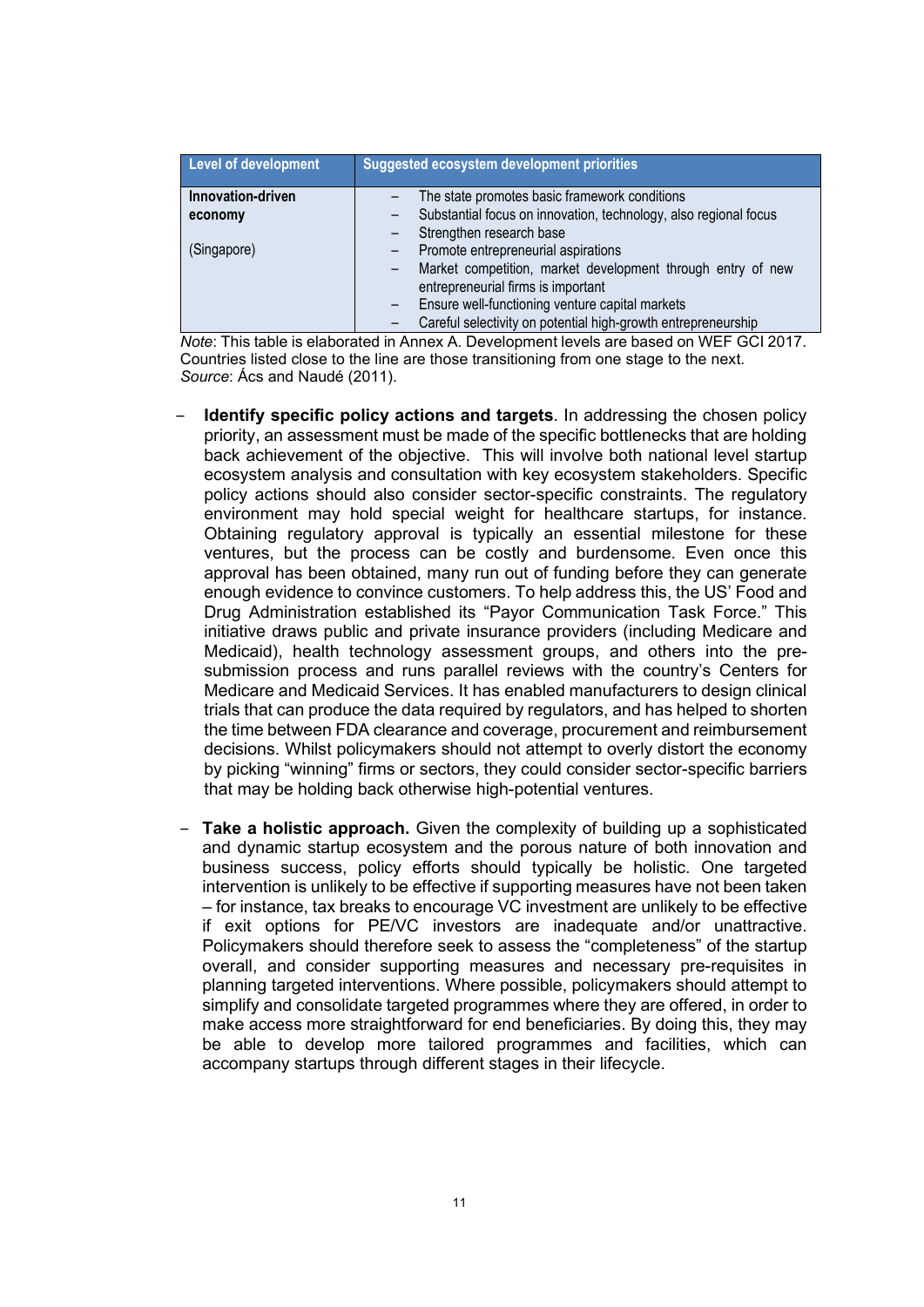#### • **Guideline 4. Acknowledge that progress may be long-run, particularly in younger markets**

Successful startup ecosystems take many years to mature, and policymakers should acknowledge this, expecting their efforts to be long run and not necessarily timed with electoral cycles. Few startups are successful, but those that are, tend to grow very fast. The ecosystem therefore needs to be ready to meet the needs of these enterprises and to maximise potential spillovers emanating from them when they do take off. By taking a long view of what startups and their surrounding ecosystem may need to be successful, policymakers will be ready to provide the right framework conditions and targeted measures when they are needed. If a country begins to develop strengths in the biotech space, for instance, it may need to review legislation on clinical trials in order for companies to adopt global standards.

#### • **Guideline 5. Build partnerships, particularly between higher and lower middle income countries**

Regional cooperation would enable countries to learn from each other, harmonise framework conditions, and combine resources for policy learning. Regional cooperation could be encouraged through greater policy dialogue in this area, agreement on common concepts, and peer review of startup policies. It could also be encouraged through joint initiatives, as is being done in the EU. For example, collaboration could be achieved in co-investment schemes and participation in fund of funds (the European Investment Group has many good examples of such public investment practices (OECD, 2019a)).

#### • **Guideline 6. For targeted measures, build competition into eligibility criteria and establish clear exit mechanisms**

Incentives work best when they reach the highest potential and in-need beneficiaries, and are conditional on performance. Eligibility criteria should be broad enough to cover a diverse range of end beneficiaries, but ultimate beneficiaries should be selected on a highly competitive basis. Clear performance conditions should be set and communicated from the outset, and exit mechanisms (including but not limited to) sunset clauses should be built in. In Mexico and Peru, for instance, support has been conditional on beneficiaries generating new businesses and innovations in key national industries (OECD, 2016c). Measures to catalyse VC investment have also proved to be much more effective when exit timeframes and conditions for support are clearly established from the outset (OECD, 2016c).

#### • **Guideline 7. Continue to test the policy environment for startups, particularly in new and technology-rich sectors, for instance through regulatory sandboxes**

New and technology-rich sectors and firms can feel the impact of regulations, which may reflect established technological and business paradigms and can be slow to change, most acutely (OECD, 2016a). By the same token, these activities can evolve rapidly and policymakers should take efforts to ensure that regulations continue to provide adequate protections. Policymakers should thus be prepared to engage in continuous testing of the regulatory and policy environment for startups and other actors, for instance through regulatory sandboxes. Proportionality –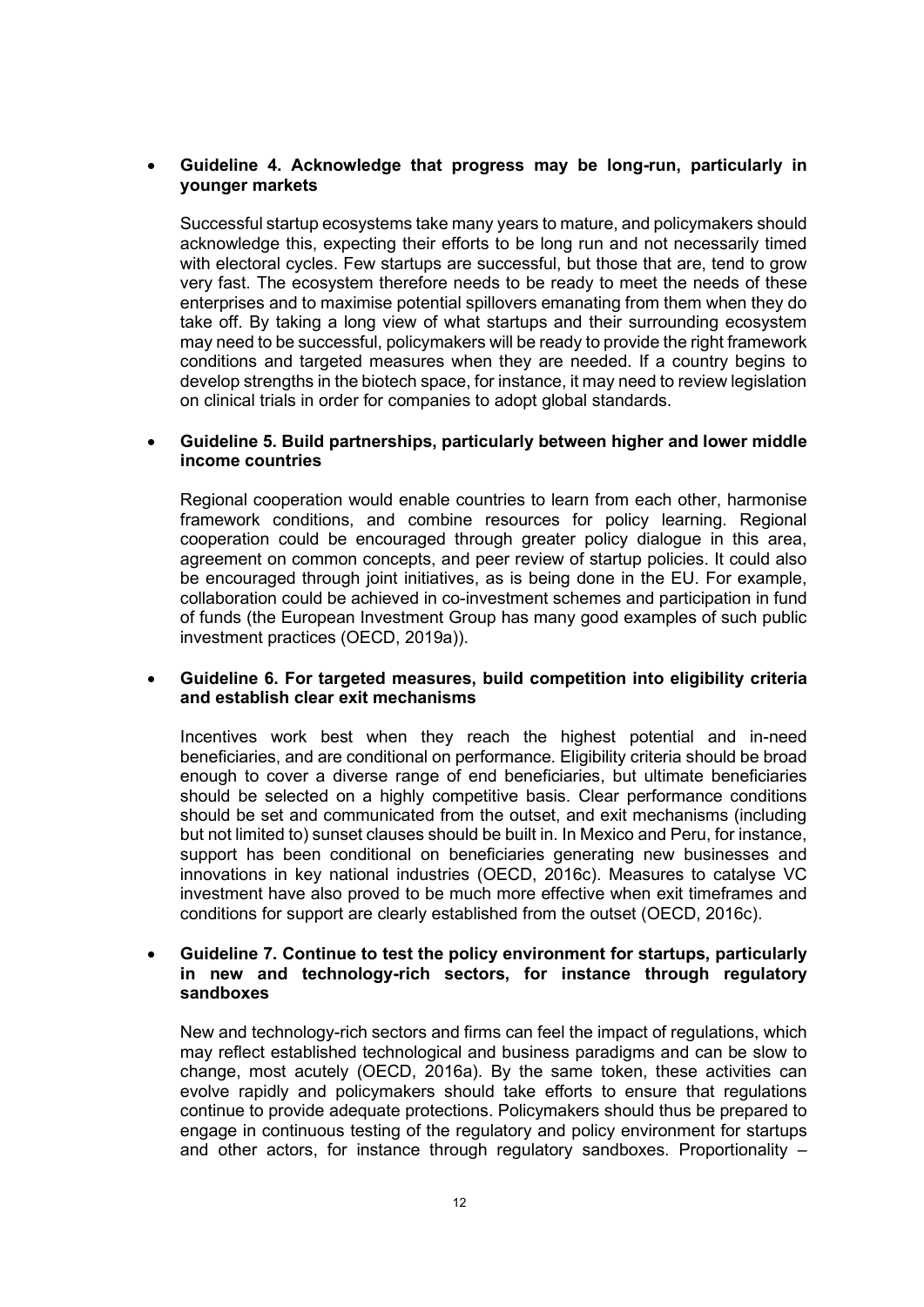applying rules proportional to risks posed by the entity's business model and size would generally be a good principle to adopt. In Singapore, for instance, the Monetary Authority of Singapore (MAS) simplified the regulatory regime for VC investors by reducing capital requirements for fund managers, yet they maintained strict anti-money laundering and fitness and propriety checks, in-line with other types of fund (OECD, 2019a). Adjusting regulation too frequently, however, and / or ineffectively communicating adjustments when they are made, may make the operating environment more complicated for businesses and investors.

#### • **Guideline 8. Engage in regular dialogue and collaborate with the private sector.**

Systematic dialogue with the private sector should boost the relevance of public ecosystem policies, and help both public and private players spot opportunities for collaboration. These efforts should not only target entrepreneurs, but also other ecosystem players, including larger companies. As mentioned previously, large companies often play a central role in ecosystem development. Notable examples include Scitex and Elscint in Israel, Shockley, Fairchild, and HP in California, and Baidu in China. Large companies can help to attract talent, provide seed capital, incubation and / or mentoring as part of open-innovation strategies (OECD, 2016c). Buy-in from the private sector can also help to amplify public policies and boost their impact.

To achieve this, AMS may consider:

‒ Getting a broad-based view of the market and its challenges by engaging with specialised business associations. Specialised business associations for entrepreneurs and private equity and venture capital (PEVC) investors are becoming more common worldwide, including in Southeast Asia.

#### • **Guideline 9. Attempt to level the playing field for underrepresented groups**

Certain demographic groups may be underrepresented within the population of startup entrepreneurs but hold much potential for startup development, including women and individuals coming from lower income and/or more rural communities. The reasons for this are many, but could include: a tendency towards being more risk-averse, lower confidence, fewer skills and/or more limited access to resources, a propensity to being less inspired by entrepreneurship, and/or discrimination. A more diverse entrepreneurial population can indicate a stronger ecosystem, which encourages and supports entrepreneurship across a broad cross-section of the population. It may also help to address societal challenges, finding solutions to concrete challenges faced by different communities – for instance the challenges of environment degradation faced by rural communities.

#### To achieve this, AMS may consider:

‒ **Ensuring that measures are transparent, inclusive and include provisions tailored to meet the needs of underrepresented groups.** For instance, policymakers could consider factors limiting access to supports, such as geography and/or means of promotion or programme staff attitudes. They could also develop targeted programmes to teach basic business management skills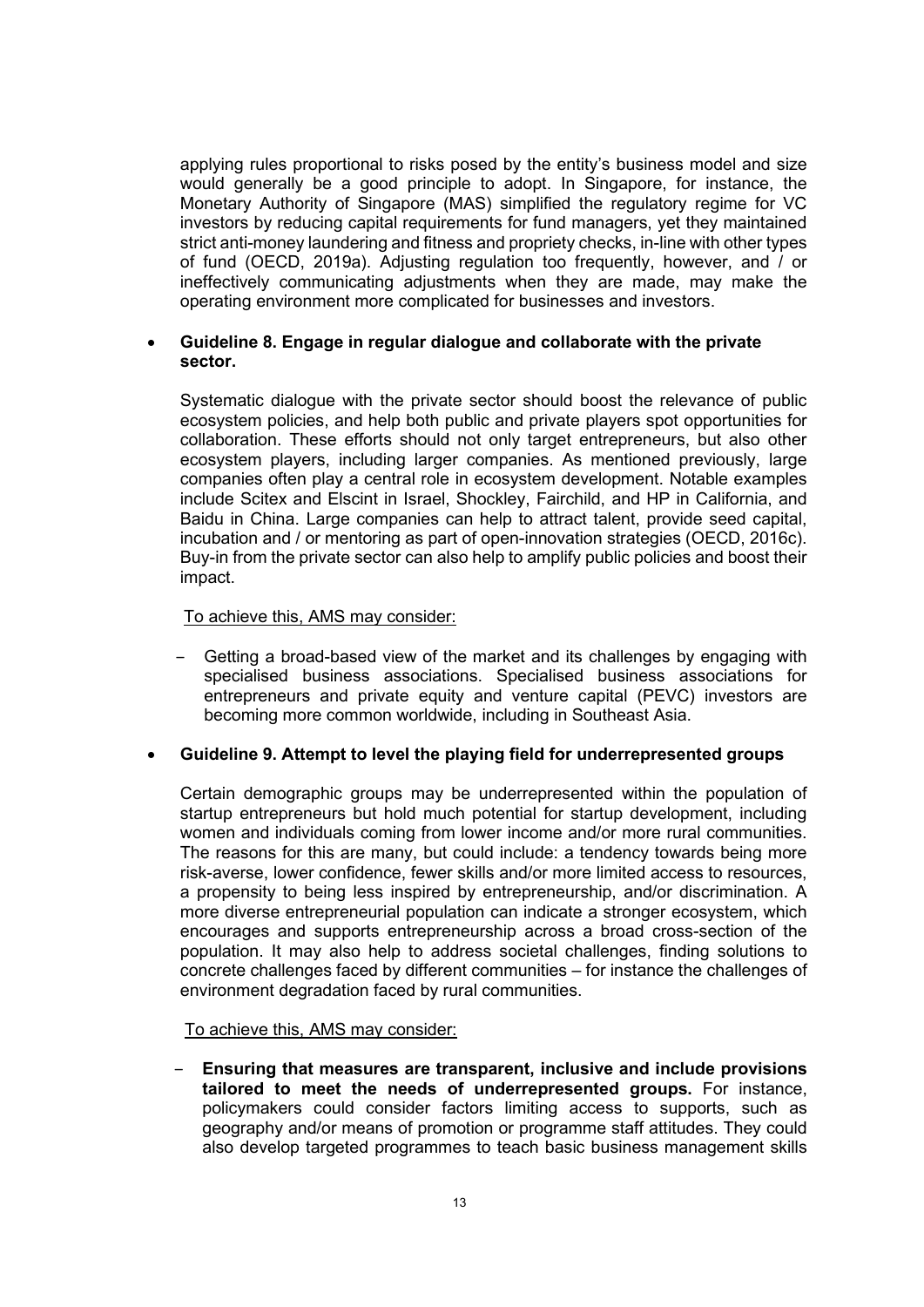(for instance, how to market products, negotiate and prepare business plans) and financial literacy, build networks, promote role models, and foster positive attitudes to risk-taking.

‒ **Ensure that targeted measures are not overly distortive, and subject to review.** Policymakers should ensure that these efforts level the playing field rather than provide unfair advantages to certain groups. They should therefore only be considered where considerable gaps exist, and this need should be subject to continuous review. Efforts should also seek to first improve horizontal policies and tools – for instance by providing better and clearer information on the supports available, and promoting this widely.

#### • **Guideline 10. Make measurement and monitoring and evaluation (M&E) a cornerstone of policy**

Startup policies can be costly. Measurement, monitoring and evaluation are therefore key. In the design phase, policymakers should set precise KPI metrics for judging the success of their policies and constantly monitor performance throughout implementation. Where possible, robust evaluation of policies and programmes should be conducted post-implementation. These approaches can be very effective – StartUp Chile, for instance, monitors and assesses the impact of its policies at an early stage. One of its assessments showed that too much support was being directed to its capital city (Santiago), and this was hindering linkages between startups and the country's productive sectors, for instance mining and agriculture (OECD, 2016c). As a result, new eligibility conditions were introduced.

#### To achieve this, AMS may consider:

- ‒ **Establishing clear policy objectives.** Many policies do not have a clear objective, or have a multitude of objectives, which can make evaluation difficult.
- ‒ **Attempting to gain a picture of the full policy mix.** Chiefly, a clear overview of all policies implemented and potential interactions, and how some instruments may complement or offset each other.
- ‒ **Working to enhance data.** Studies often fail to find statistically significant effects due to poor quality data. This can help to widen evaluation scope and improve precision.
- ‒ **Going beyond outcomes.** Policymakers should consider different variables that could affect evaluation results – e.g. chosen eligibility criteria, target sample, reference units.
- ‒ **Committing to evaluation.** An M&E culture should infuse all stages of the policy cycle, from problem definition and vision setting to evaluating results and adjusting policies.

For example, the Government of Ireland has outlined a comprehensive list of key performance indicators for its National Policy Statement on Entrepreneurship. A few of these are detailed in Box 1.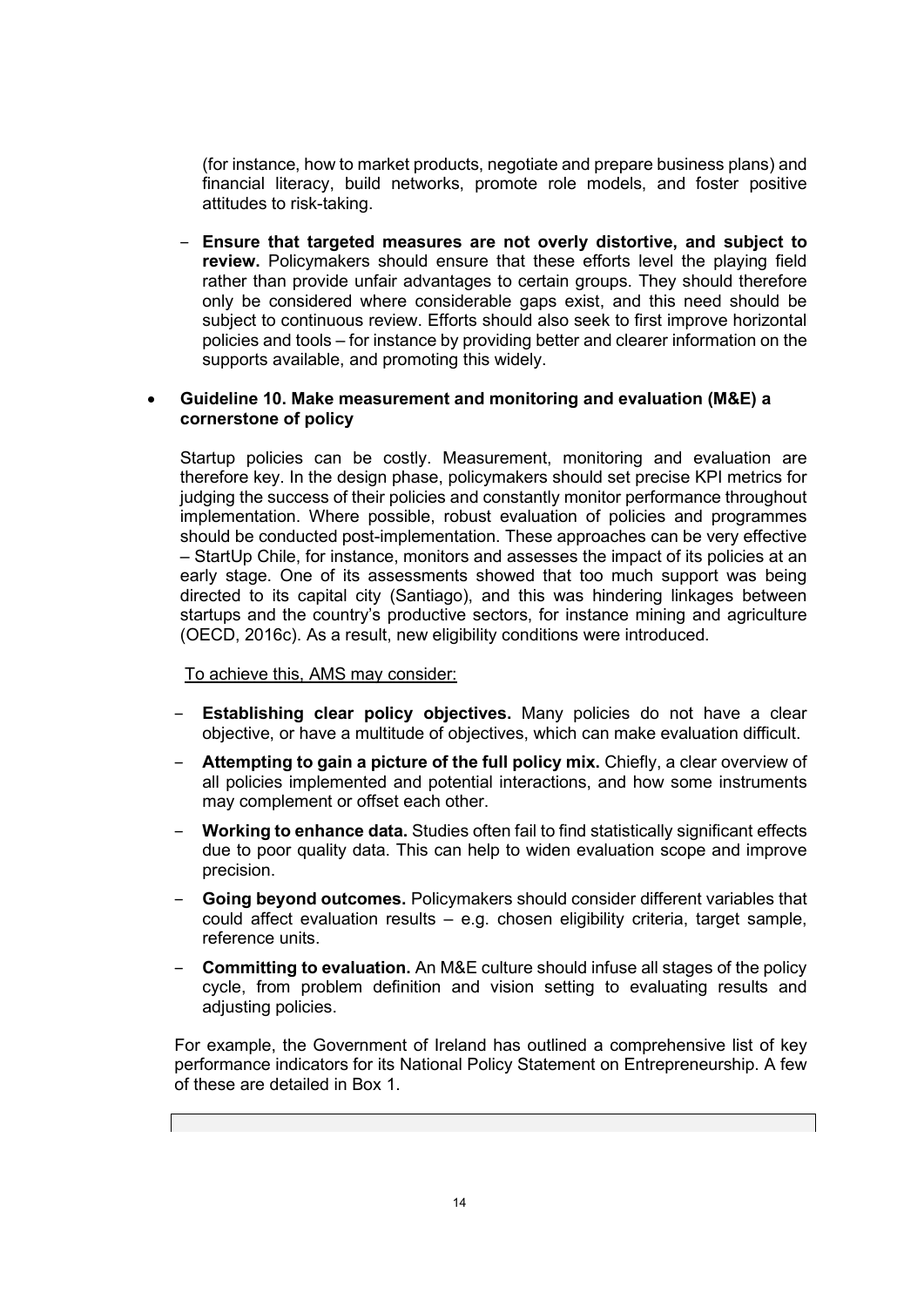#### Box 1. **Metrics to assess the performance of startup policy: The example of Ireland**

In 2014, Ireland launched its National Policy Statement on Entrepreneurship. The Statement outlines Ireland's priorities and approach to develop entrepreneurial activity in the country, and was developed with strong stakeholder involvement. It outlines 69 policy actions across six themes, namely: *i)* culture, human capital and education; *ii)* business environment and supports; *iii)* innovation; *iv)* access to finance; *v)* networks and mentoring, and *vi)* access to markets. A set of KPIs for each theme and a monitoring system was established. Metrics are recorded against a one-year baseline and the data source is provided. They include:

General business indicators

| <b>Metric</b>                          | <b>Source</b> | Baseline - 2013 | <b>Output - 2014</b> |
|----------------------------------------|---------------|-----------------|----------------------|
| Number of startups                     | CSO           | 12 551 (2012)   |                      |
| Number of business deaths              | CSO           | 18 076 (2011)   |                      |
| Number of incorporations               | CSO           | 15 506          |                      |
| Number of liquidations initiated       | CSO           | 1967            |                      |
| Survival rates for enterprise at 5 vrs | cso           | 48.4%           |                      |

#### Access to markets

| <b>Metric</b>                           | <b>Source</b>     | <b>Baseline - 2013</b> | <b>Output - 2014</b> |
|-----------------------------------------|-------------------|------------------------|----------------------|
| Number of participants in export        | Enterprise        | 655                    |                      |
| awareness programmes                    | Ireland (EI)      |                        |                      |
| Companies engaging with potential       | EI                | 383                    |                      |
| exporters division                      |                   |                        |                      |
| Number of startups accessing trade      | InterTradeIreland | 20                     |                      |
| acceleration vouchers                   | (ITI)             |                        |                      |
| Number of companies participating in    | ΙTΙ               |                        |                      |
| ITI Trade Generation Programme          |                   |                        |                      |
| Elevate                                 |                   | 61                     |                      |
| Acumen                                  |                   | 59                     |                      |
| Go-2-Tender                             |                   | 216                    |                      |
| Survival rates for enterprise at 5 vrs. | <b>D/CENR</b>     | 25                     |                      |

Innovation

| <b>Metric</b>                                                 | <b>Source</b>                          | <b>Baseline - 2013</b> | <b>Output - 2014</b> |
|---------------------------------------------------------------|----------------------------------------|------------------------|----------------------|
| HPSUs - innovative startups                                   | EI                                     | 104                    |                      |
| Number of spinouts from technology<br>transfer offices (TTOs) | EI                                     | 34                     |                      |
| Number of licenses from TTOs                                  | EI                                     | 115                    |                      |
| Number of spinouts from SFI research<br>centres               | Science<br>Foundation<br>Ireland (SFI) |                        |                      |
| Number of licenses from SFI research<br>centres               | SFI                                    |                        |                      |
| Horizon 2020 - startups supported                             | EI                                     | N/A                    |                      |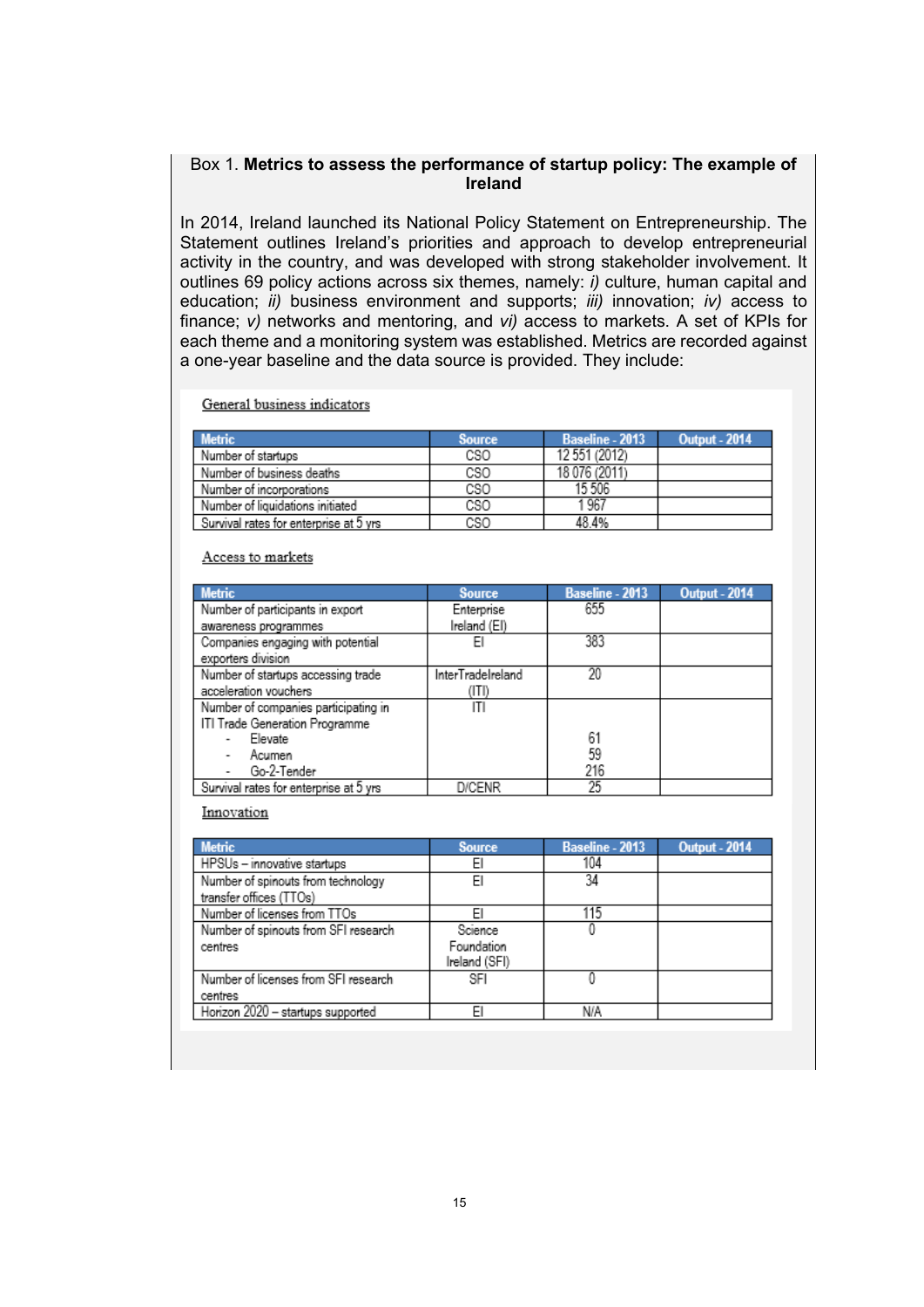#### Entrepreneurial networks and mentoring

| <b>Metric</b>                         | <b>Source</b>   | Baseline - 2013 | <b>Output - 2014</b> |
|---------------------------------------|-----------------|-----------------|----------------------|
| No. of startups in accelerators, hubs | Agencies        | TBC             |                      |
| Number of private sector support      | Industry bodies | TBC             |                      |
| networks                              |                 |                 |                      |
| Mentoring                             | Agencies        |                 |                      |
| Mentors assigned to startups          |                 | 513             |                      |
|                                       | LEO             | 1318            |                      |
| Monitor private sector commitment to  | DJEI            | N/A             |                      |
| voluntary prompt payment code         |                 | New initiative  |                      |

#### Culture, human capital and education

| <b>Metric</b>                              | <b>Source</b>    | <b>Baseline - 2013</b> | <b>Output - 2014</b> |
|--------------------------------------------|------------------|------------------------|----------------------|
| Culture                                    |                  |                        |                      |
| Aspirational entrepreneurs                 | Global           | 14.7%                  |                      |
|                                            | Entrepreneurship |                        |                      |
|                                            | Monitor (GEM)    |                        |                      |
| Nascent entrepreneurs                      | GEM              | 5.5%                   |                      |
| Total early stage entrepreneurial activity | GEM              | 9.2%                   |                      |
| Public attitude to entrepreneurship        | GEM              | 50%                    |                      |
| Participation in competitions/awards       | Agencies         |                        |                      |
| Student enterprise award                   | FI               | 400                    |                      |
| applications from third level              |                  |                        |                      |
| institutions                               |                  |                        |                      |
| Participation in LEO Student Enterprise    | LEO              |                        |                      |
| Number of schools                          |                  | 780                    |                      |
| Number of students                         |                  | 29 359                 |                      |
| % of females attending core training       | LEO              | 57%                    |                      |
| programmes                                 |                  |                        |                      |
| Human capital and education                |                  |                        |                      |
| Numbers in entrepreneurship modules        | DES              | Unavailable at         |                      |
| across HEIs                                |                  | publication date       |                      |
| Performance across STEM                    | DES              | Unavailable at         |                      |
|                                            |                  | publication date       |                      |

*Source*: National Policy Statement on Entrepreneurship (2014).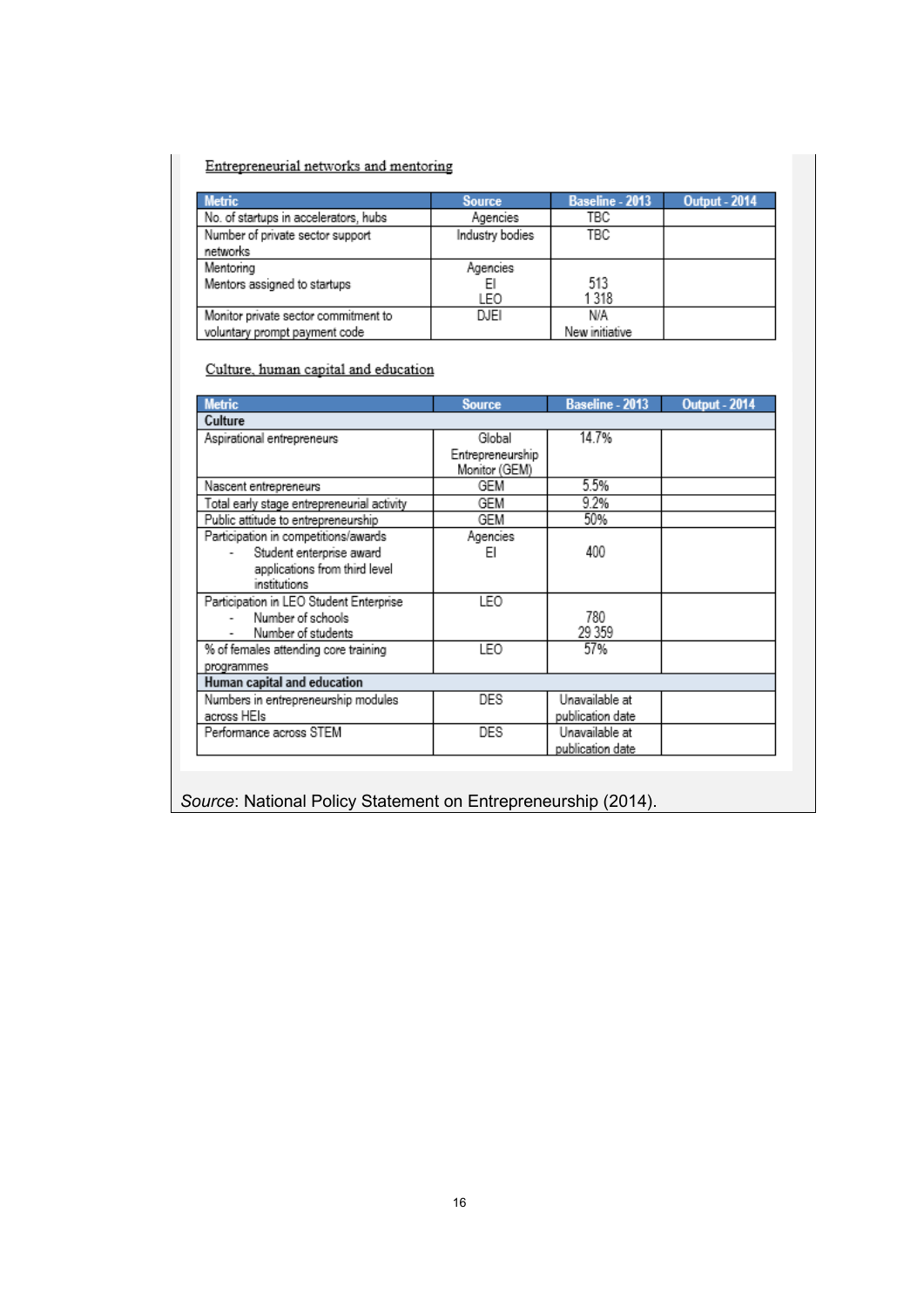| Level of<br>development             | <b>Private sector mode</b>                                                                                                                                                                                                                                                                                              | Innovation system characteristics                                                                                                                                                                                                                                                                                                                                                                                                             | Suggested ecosystem development priorities                                                                                                                                                                                                                                                                                                                                                                                                                                                                                                                                                                                                                                                                                                                             |                                              |
|-------------------------------------|-------------------------------------------------------------------------------------------------------------------------------------------------------------------------------------------------------------------------------------------------------------------------------------------------------------------------|-----------------------------------------------------------------------------------------------------------------------------------------------------------------------------------------------------------------------------------------------------------------------------------------------------------------------------------------------------------------------------------------------------------------------------------------------|------------------------------------------------------------------------------------------------------------------------------------------------------------------------------------------------------------------------------------------------------------------------------------------------------------------------------------------------------------------------------------------------------------------------------------------------------------------------------------------------------------------------------------------------------------------------------------------------------------------------------------------------------------------------------------------------------------------------------------------------------------------------|----------------------------------------------|
| <b>Factor-</b><br>driven<br>economy | Dominance of primary sectors<br>$\overline{\phantom{m}}$<br>Specialisation in cash crops,<br>mineral extraction<br>Spatially dispersed production<br>$\overline{\phantom{a}}$<br>Small entrepreneurial base<br>$\qquad \qquad -$<br>Largely small, informal and low and<br>$\qquad \qquad -$<br>minimal technology SMEs | Innovation may account for only 5% of<br>economic activity<br>Adoption of existing technology to<br>$\equiv$<br>local conditions main challenge<br>'Brain drain' and outflow of skills<br>$\overline{\phantom{m}}$<br>Low technology absorption capability<br>$\overline{\phantom{a}}$<br>Little private sector R&D<br>$\overline{\phantom{0}}$<br>Little incentive for indigenous<br>$\overline{\phantom{a}}$<br>knowledge commercialisation | Establishing authority, capacity and/or legitimacy important to move<br>$\equiv$<br>from fragile to facilitating<br>$\frac{1}{2}$<br>Facilitating state aims at establishing conducive business<br>environment (property rights, stability, rule of law, accessibility)<br>Demonstration of 'basic innovations' that can contribute to<br>$\equiv$<br>development<br>Basic investment in technology infrastructure<br>$\overline{\phantom{a}}$<br>Start addressing broader environment for innovation (education,<br>$\overline{\phantom{a}}$<br>trade, finance) and industrialisation<br>Gather data on local indigenous knowledge.<br>Promote positive attitudes towards entrepreneurship                                                                            |                                              |
| Efficiency-<br>driven<br>economy    | Manufacturing sector grows<br>Greater product diversification<br>Larger firms, SOE and MNEs start to<br>dominate<br>'Fordist' production by obtaining<br>productivity growth through<br>economies of scale<br>Growing spatial clustering and<br>urbanisation<br>More technology competent<br>enterprises                | Innovation becomes more important<br>and could contribute to around 10% of<br>economic activity<br>Growth in private and public sector<br>R&D<br>IPR protection becomes more<br>important                                                                                                                                                                                                                                                     | Developmental state to use policies to encourage domestic<br>-<br>technological capability formation<br>Use of government procurement for innovation capability building and<br>$\overline{\phantom{0}}$<br>industrial capacity<br>Attract appropriate FDI<br>Develop autonomous innovation promotion institutions / improve<br>science base<br>Policies aimed at high-technological innovation<br>$\qquad \qquad -$<br>Promote entrepreneurial activities broadly, including through start to<br>$\qquad \qquad -$<br>promote venture capital<br>Public R&D to complement and crowd-in private R&D<br>Trade liberalisation, openness, international research collaboration<br>Use of diasporas (and reverse the brain drain)<br>Indigenous knowledge utilise, protect |                                              |
| Innovation-<br>driven<br>economy    | Rise in services sector share in GDP<br>High value-added manufacturing<br>activities dominate with greater<br>specialisation<br>High tech clusters stabilises and R&D<br>rich firms to be found<br>Re-emergence of (advanced) small<br>businesses on both national and<br>international markets                         | Knowledge becomes the main<br>driver of growth<br>Innovation can contribute to more<br>than 30% per cent of economic<br>activity                                                                                                                                                                                                                                                                                                              | Substantial focus on innovation, technology, also regional focus<br>$\overline{\phantom{a}}$<br>Strengthen research base<br>$\overline{\phantom{0}}$<br>Promote entrepreneurial aspirations<br>$\overline{\phantom{a}}$<br>Market competition, market development through entry of new<br>$\overline{\phantom{0}}$<br>entrepreneurial firms important<br>Ensure well-functioning venture capital markets<br>Careful selectivity on potential high-growth entrepreneurship                                                                                                                                                                                                                                                                                              | <b>Ács and</b><br><b>Naudé</b><br>definition |

# **Annex A. Stages of country development, entrepreneurship, and ecosystem development suggestions**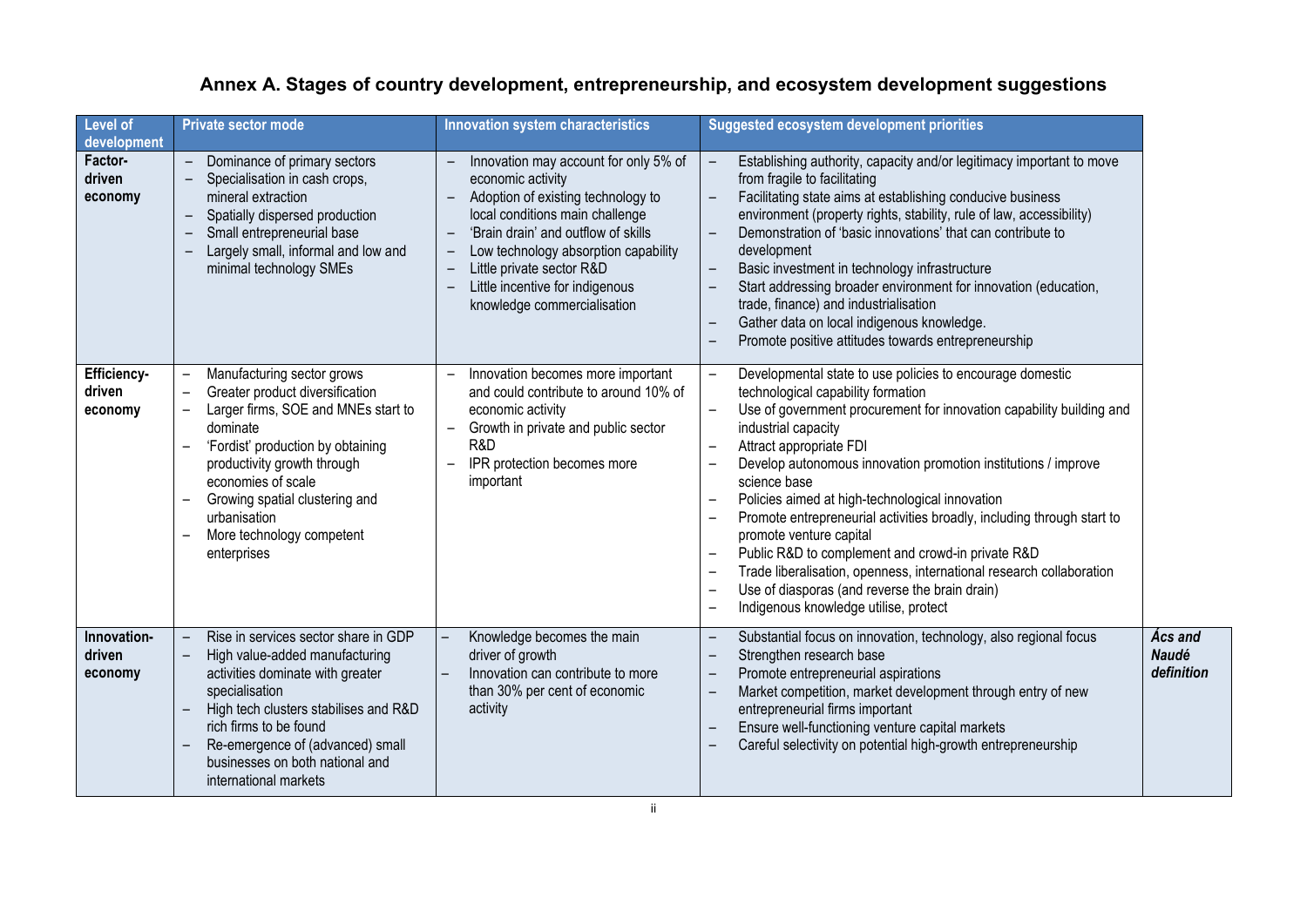<span id="page-23-0"></span>

| Level of<br>development | <b>Private sector mode</b>                                                                                                                                                                                                                                                                                                         | Innovation system characteristics                                                                                                              | Suggested ecosystem development priorities                                                                                                                                                                                                                                                                                                                                                            |                                                                                |
|-------------------------|------------------------------------------------------------------------------------------------------------------------------------------------------------------------------------------------------------------------------------------------------------------------------------------------------------------------------------|------------------------------------------------------------------------------------------------------------------------------------------------|-------------------------------------------------------------------------------------------------------------------------------------------------------------------------------------------------------------------------------------------------------------------------------------------------------------------------------------------------------------------------------------------------------|--------------------------------------------------------------------------------|
|                         | Opportunity driven entrepreneurship<br>Non-R&D innovation expenditure<br><b>Business Expenditure R&amp;D</b><br>Private co-funding of public R&D<br>expenditures<br>Innovative enterprises collaborating<br>with others<br>Enterprises with product or process<br>innovations<br>Enterprises innovating in-house<br>VC investments | Employment in knowledge-<br>intensive activities<br>Sales of new-to-market and new-<br>$\overline{\phantom{m}}$<br>to-firm product innovations | The state promotes basic framework conditions, such as in the areas<br>of Human Resources, attractive research systems, innovation-friendly<br>environment<br>Emphasis on providing finance and support and firm investments<br>Encourage innovation activities amongst innovators, collaborations<br>with others and development of intellectual assets<br>Have impact on either employment or sales | <b>Select</b><br>indicators<br>and foci<br>based on<br>the EU SII <sup>6</sup> |

Source: Ács, Z., Naudé, W. (2011), *Entrepreneurship, stages of development, and industrialization*; EC (2020), *European innovation scoreboard*, accessed via: [https://ec.europa.eu/growth/industry/policy/innovation/scoreboards\\_en.](https://ec.europa.eu/growth/industry/policy/innovation/scoreboards_en)

 $^6$  Ten of the 27 EU Summary Innovation Index (SII) indicators were selected by the ACCMSME as proxies to measure the effectiveness and impact of an economy's innovation performance. The SII is a composite indicator measuring the overall performance of each economy's innovation system. It consists of four focus areas across ten innovation dimensions with a subset of 27 indicators. The SII offers the advantages of being a simple and easily understood dashboard to capture innovation performance across time and offer comparability against other economies.